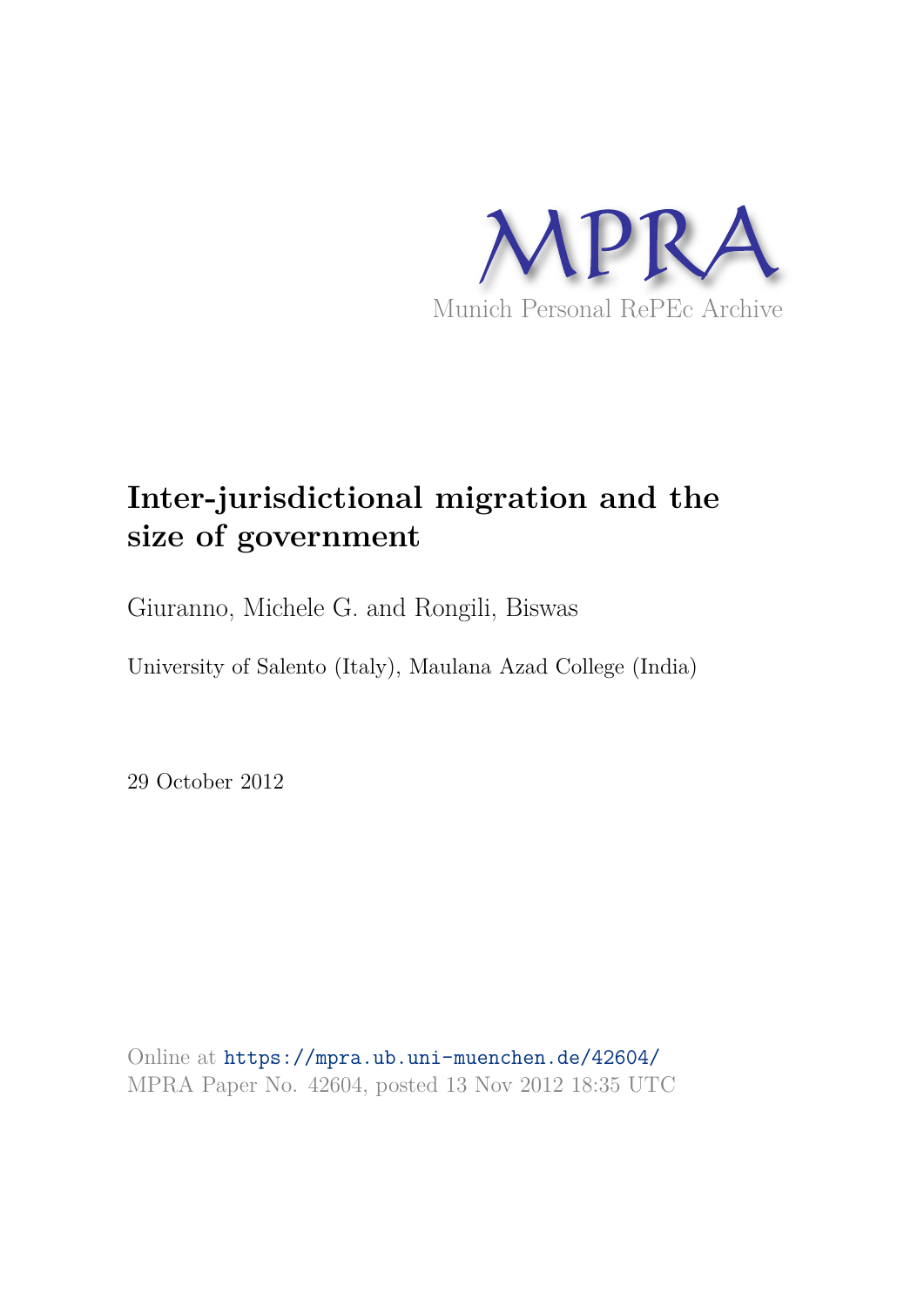# Inter-jurisdictional Migration and the Size of Government

Michele G. Giuranno<sup>\*</sup> and Rongili Biswas<sup>†</sup>

October 30, 2012

#### Abstract

This paper develops a model of centralized public spending where decisionmakers are the regional median voters instead of the national median voter of the received literature. Regional representatives decide the level of public spending by bargaining in the central legislature. We study how exogenous changes in the composition of the regional electorate either deteriorate or mitigate inter-jurisdictional redistributive conflicts and how these, in turn, influence the size of the government. We find the conditions under which migration-induced inter-regional income convergence (divergence) leads either to a bigger or a smaller government. Finally, the relationship between migration and efficiency is explored within the present framework.

Key words: Demographic Changes; Government Spending; Inequality; Redistribution; Bargaining; Political Economy Theory. JEL Classifications: D30, D78, H0, H41, H50, R1.

Corresponding address: Department of Economics and Quantitative Methods, University of Salento, 73100 Lecce, Italy. Email: michele.giuranno "at" unisalento.it.

<sup>&</sup>lt;sup>†</sup>Maulana Azad College, Kolkata, India and Department of Public Policy and Public Choice, University of Eastern Piedmont, Italy.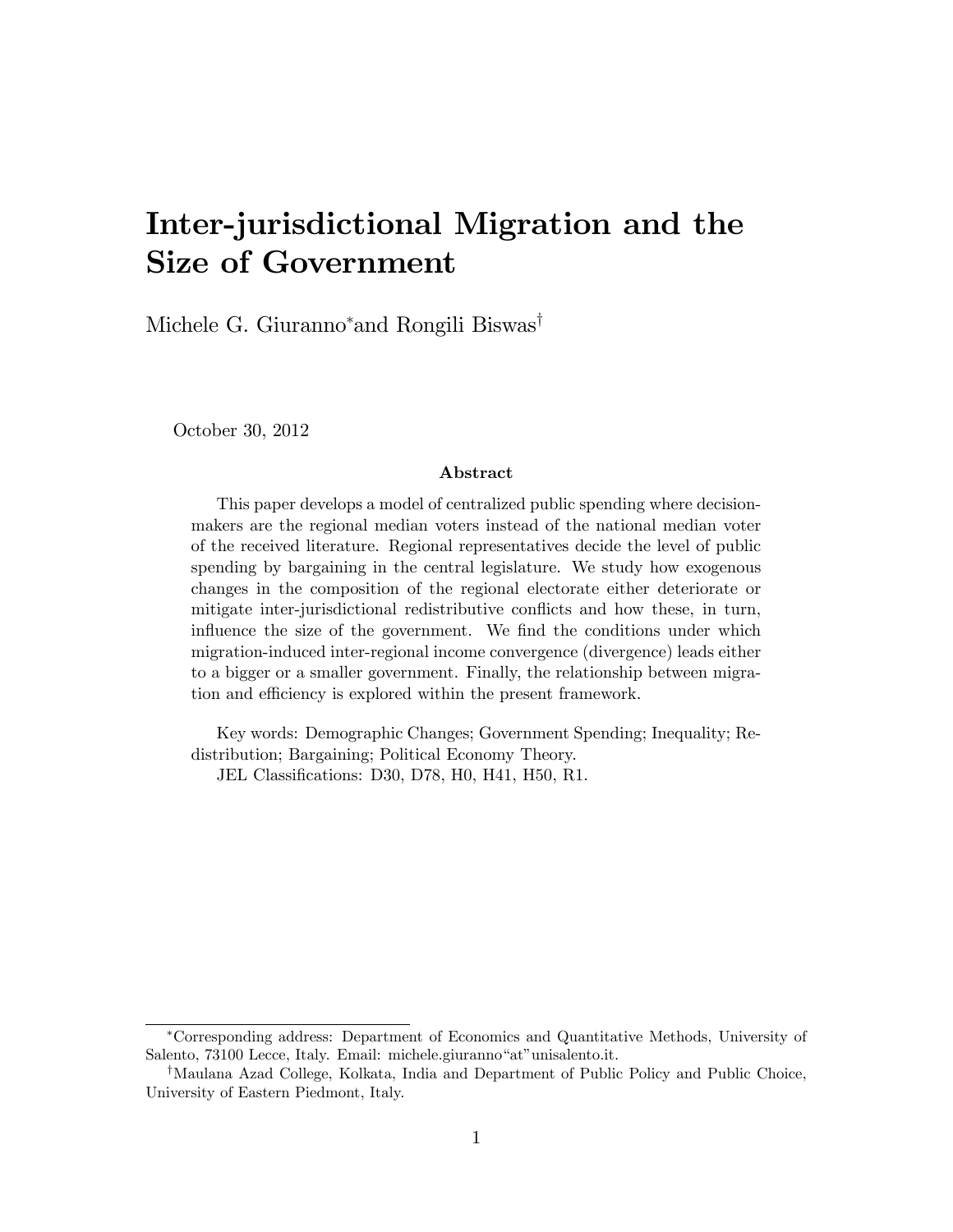## 1 Introduction

Milton Friedman once remarked that a country cannot have both free legal migration and a generous welfare state. One of the reasons for that is unskilled legal migrants receive more welfare benefits than their income tax contribution. Besides, it is commonly believed that a mass of unskilled legal migrants who acquire the right to vote lead to a larger welfare state; that is, more income tax redistribution in their favor. This paper presents a theory that shows this may not necessarily be the case especially when we look at internal migration flows.

The geographical distribution of voters determines the elected representatives of a constituency. Any change in the voting population due, for example, to ageing, migration, relocation in urban areas, the extension of the voting rights and citizenship contributes to shape public policies.

Some examples of changes in the electorate are the migration between East and West Germany as well as its capital Berlin after reunification or between North and South of Spain and Italy after the second world war. There are also policies that impact directly on the voting population such as the extension of the franchise or the recognition of political rights to landed migrants after a certain number of years they have been living and working in the country.

A simple way to deal with this issue is to use the median voter approach. Any change in the voting populace changes the median voter and has, therefore, a direct impact on public policy as explained by Meltzer and Richard (1981). They argue that the extension of the franchise causes the election of a poorer median voter who will increase redistributive public spending. As pointed out in Giuranno (2009), Meltzer and Richard's logic applies to a one-region economy. However, most countries, as well as urban areas, are divided into regions and electoral districts. Therefore, in a multi-region economy the national median voter approach cannot explain public policy as regionally elected representatives have to form a central legislature and set policy through a collegial bargaining mechanism.

The impact on the size of government of demographic changes in a multijurisdictional economy has not been adequately studied yet. In this paper we explicitly address this issue by considering a multi-regional economy where policy decisions are made by bargaining by the regional median voters in the central legislature. In this context, whether a group of individuals vote in one or in another jurisdiction may have important policy implications. Inter-regional migrants who acquire the right to vote in their final destination affect the collective choice mechanism by moving the median voters in both the regions where they come from and where they end up.

When people move they may acquire different individual incomes. Therefore, inter-regional mobility affects the distribution of income within and among regions and the average income of the whole economy. Voters' mobility leads to regional pivotal voters who may be either relatively richer or poorer with respect to the percapita income of the economy. In the collective choice mechanism here developed,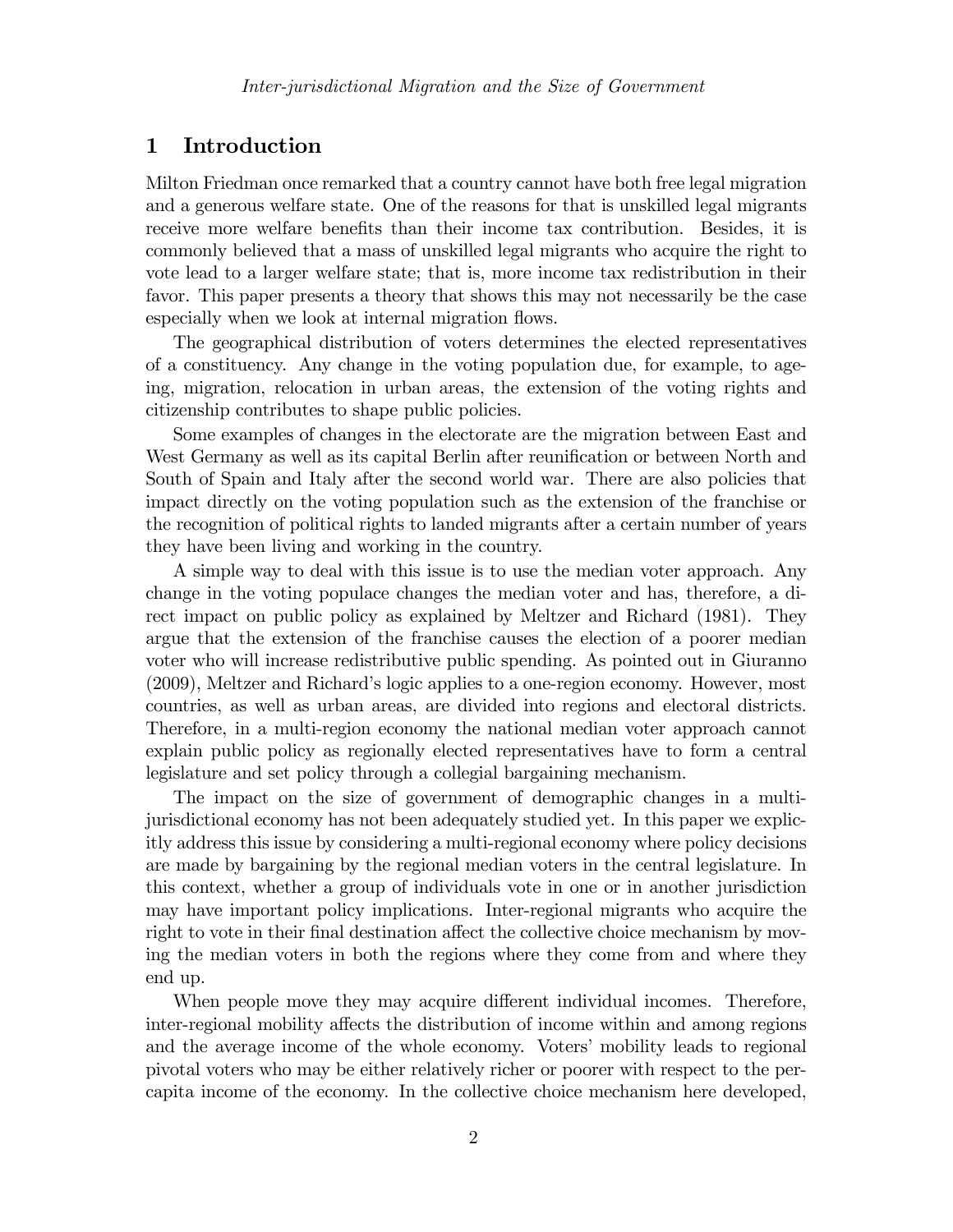the income gap among regional median voters characterises the dimension of the inter-regional redistributive conflict. We study how inter-regional migration either mitigates or deteriorates both the intra- and inter-regional redistributive conflicts and how the latter influence the size, equity and efficiency of public spending.

Our theory complements the classic theory of the determinants of the size of government and Öscal redistribution which depends on the level of income inequality. Meltzer and Richard (1981, 1983) argued that in a one-jurisdictional polity the more skewed the distribution of income, the larger the difference between the median and the mean income and the higher the size of government. Giuranno (2009) showed that in a multi-jurisdiction structure the larger the inter-regional income inequality, the lower the government size because of the worsening inter-regional redistributive conflicts. Thus, there are two conflicting effects. One is due to intraregional inequality as in Meltzer and Richard (1981) and the other to inter-regional inequality as in Giuranno (2009). Now, can the two conflicting effects be linked to each other? As discussed in Giuranno (2009) without providing a formal analysis, the two effects interact. In this paper, we address this issue formally and find that what really matters are the two income gaps, one between the income of regional median voters and the second between median voters' income and the average income of the whole economy.

In our framework, migration does not influence the election of the national median voter as in Dolmas and Huffman  $(2004)$ , it rather influences the election of the jurisdictional median voters that will form the central legislature and set policy by bargaining.

We show that people's mobility, as in general any demographic change, decreases government size when it leads to the election of regional median voters that are simultaneously richer relative to the average income of the whole economy. This may be the case, for example, of the brain-drain that has strongly characterised the migration from the poorer South to the richer North in the last twenty years in Italy, where reducing public spending has become a priority in the political agenda. Di Cintio and Grassi (2011) found empirical evidence that a large number of skilled workers from the poorer Italian regions who just gained their University degree move to richer regions to increase their income. Before migrating, their incomes are lower than the income of the regional median voter. Once they migrate to a rich region, skilled workers can gain a wage above that of the median voter of the destination region. As a result, the brain-drain from a poorer to a richer region alters the composition of the voting populace and may produce regional median voters that are simultaneously richer in all regions. We find that when all regional median voters become simultaneously richer, they will unanimously agree to decrease the size of government. This result can be considered as an extension of Meltzer and Richardís  $(1981)$  effect to a multi-region economy.

Similarly, we show that people's mobility increases government size when it produces regional median voters that are simultaneously poorer relative to the percapita income. This happens, for example, when workers who are richer than the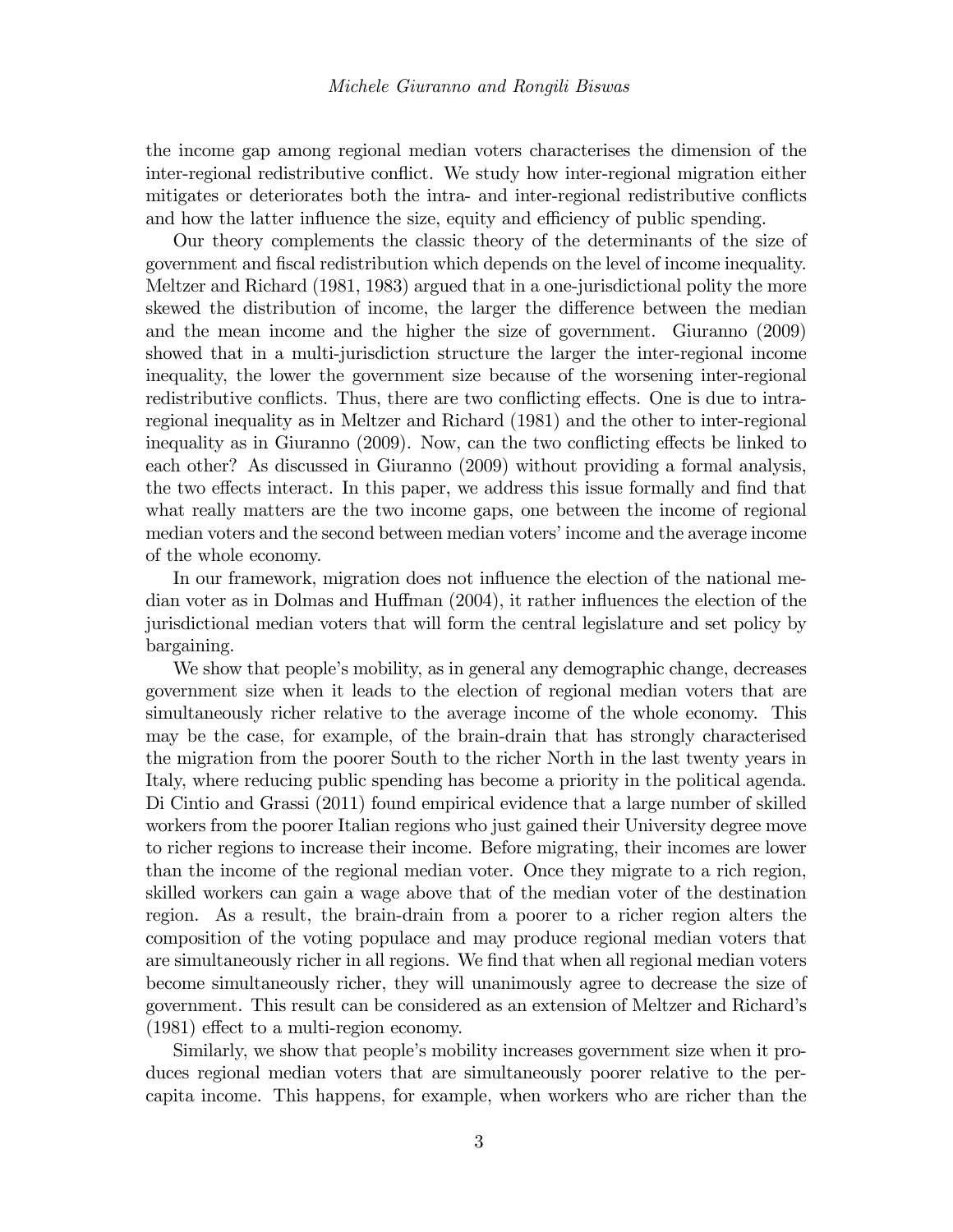regional median voter move to a region where they become poorer than the local median voter even if their private income has increased. Davies and Winerís  $(2011)$  empirical evidence provides a different example. They showed that the US immigration restrictions that came into effect in 1968 for more than two decades reduced Canadian emigration. This, in turn, may have contributed to increase both economic inequality within provinces and the size of government in Canada.

Migration worsens inter-regional redistributive conflicts when the income gap among regional median voters either increases or decreases. In these cases, the impact of migration on centralised public spending is more ambiguous. To illustrate the case, we consider a two-region economy and first assume that inter-regional mobility leads to a lower income disparity between regional median voters. This happens when voters who live in the poorer region and earn an income below that of the regional median voter migrate and acquire the right to vote in the rich region where they still earn a salary below that of the regional median voter. This is the case, for example, of the massive migration of unskilled workers from the South to the North of Italy during the fifties and sixties. In this case, low income workers left the poorer region to earn a better salary in the rich region. Unskilled workers usually have an income to the left of the regional distribution of wealth and, often, to the left of the median voter income. Therefore, if unskilled workers move from poorer to rich regions and their income increases, but remains below that of the median voter of the destination region, the perturbation in the electorate is such that the median voter of the poorer region becomes relatively richer and the median voter of the rich region relatively poorer. We show that when mobility leads to a smaller income disparity in median voters' incomes, public spending increases if the income effect is more relevant for the median voter of the rich region. This is because the reduction of inter-regional redistributive conflicts makes the median voter of the rich region more willing to increase government spending as her private marginal cost declines. However, if the income effect is more relevant for the poorer region, a smaller income inequality leads to more ambiguous results. Specifically, the median voter of the poorer region is now richer and she may obtain an increase in public spending since this is now also the will of the richer median voter. However, the poorer median voter faces a conáict of interest as she has to balance her will to increase public spending with an increase in her private marginal cost.

Inter-regional migration may also worsen inter-regional redistributive conflicts when the income gap between the resulting median voters increases. This happens when the median voter of the rich region is a richer one and that of the poorer region is a relatively poorer one. This can be the case of migration of skilled workers from the poorer to a richer region when workers do not migrate just as soon as they obtain their graduate or postgraduate degrees. In this case, skilled workers of the poorer region first spend sometime in their region where they gain an income above that of the local median voter and then decide to migrate to a richer region where they still earn a salary above that of the regional median voter. We show that if the income effect on the regional median voters is more relevant for the median voter of the rich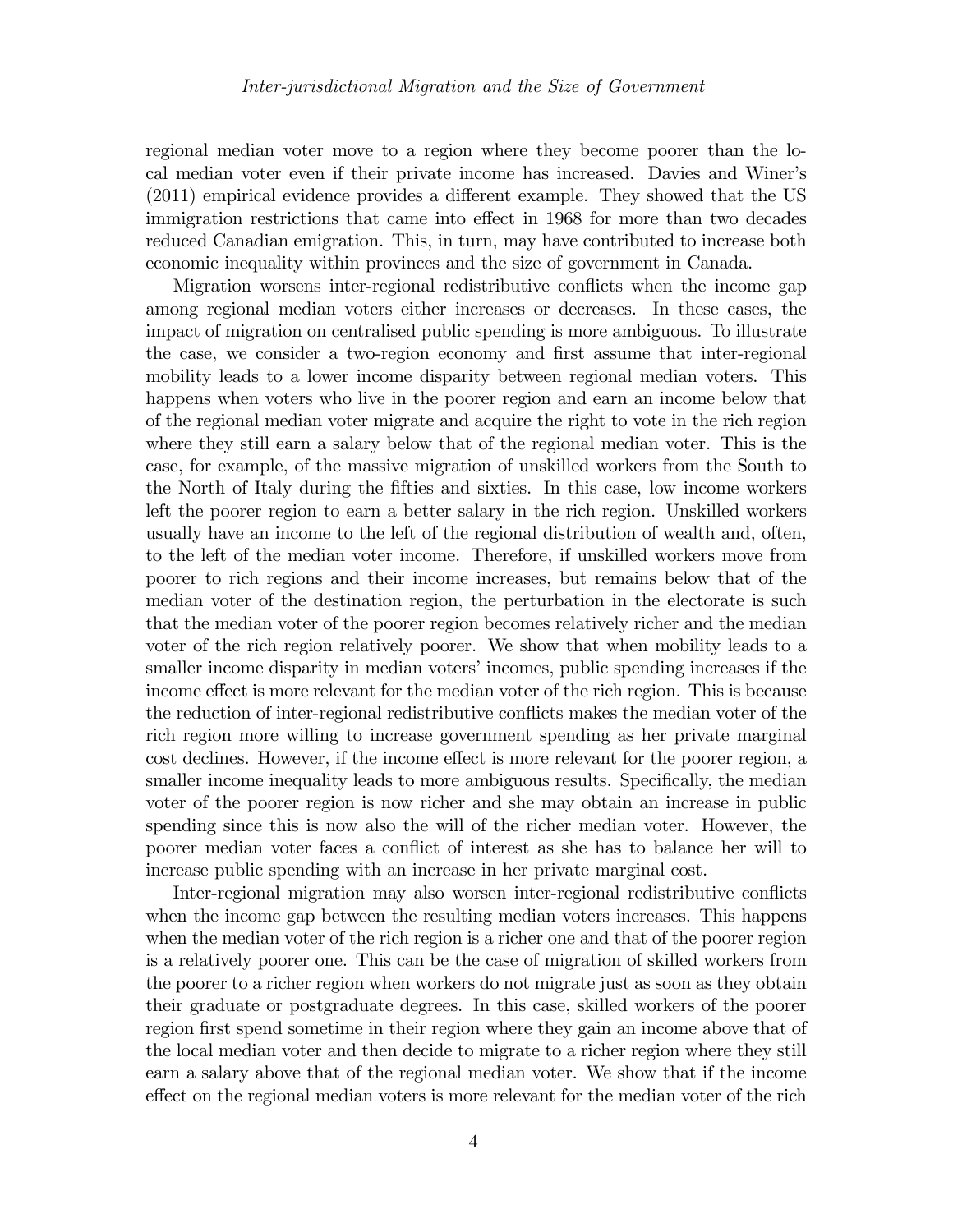region, then government size declines as the rich region is the one that constraints public spending in this case. On the contrary, if the income effect is more relevant for the median voter of the poorer region, then the policy outcome is ambiguous. In this case, the marginal tax paid by the poorer median voter declines and she would be happy to increase public spending. However, this effect has to be strong enough to convince the richer median voter to increase the size of government.

This paper also studies the relation between migration, equity and the efficiency of public spending. We consider two cases. In the Örst case, both median voters have an income below that of the average income. While, in the second case, the average income is smaller than the rich median voter's income and higher than the poorerís income. According to empirical evidence (see Meltzer and Richard 1981, 1983 and others) we can rule other hypothesis out of the game. We find overprovision of public goods and services when both median voters are poorer than the average income voter. Instead, when the rich median voter is richer than the average income voter we may obtain either over or under-provision. In any case, when we compare the bargaining outcome with the social optimum, we find that migration leads to efficiency in public spending as the distribution of income becomes uniformly distributed within and among regions. Therefore, in this model there is no trade-off between equity and efficiency as they tend to go together.

## 1.1 Related literature

Papers that study the link between migration and redistributive policies under several aspects are mainly based on the choice of the national median voter. There are a few papers that study the issue within a two-jurisdiction context. Most of these papers look at decentralised policy among independent jurisdictions where local median voters set policy in a Nash equilibrium set-up. We advance the existing literature by explicitly developing a framework where jurisdictional median voters cooperate over policy in a unitary state.

Furthermore, most existing literature considers two discrete levels of income associated to skilled and unskilled workers for both natives and migrants. This in turn implies that, the economy may have only two types of median voters and polices. In our paper the distribution of income is continuous and, therefore, migration always changes the jurisdictional median voters and the resulting redistributive policies.

Besides Migration, there are many phenomena that lead to changes in the voting population, which a§ect redistributive policies. Razin et al. (2002a) considered the case of population aging that affects median voter's policy choices in an overlapping generation model of intra- and intergenerational transfers. Husted and Kenny (1997) found empirical evidence that the expansion of the voting franchise led to bigger government. Acemouglu and Robinson (2000) and many others focused on the case of the extension of the franchise. During the nineteenth century most Western societies extended voting rights, a decision that led to unprecedented redistributive programs. They argue that these political reforms can be viewed as strategic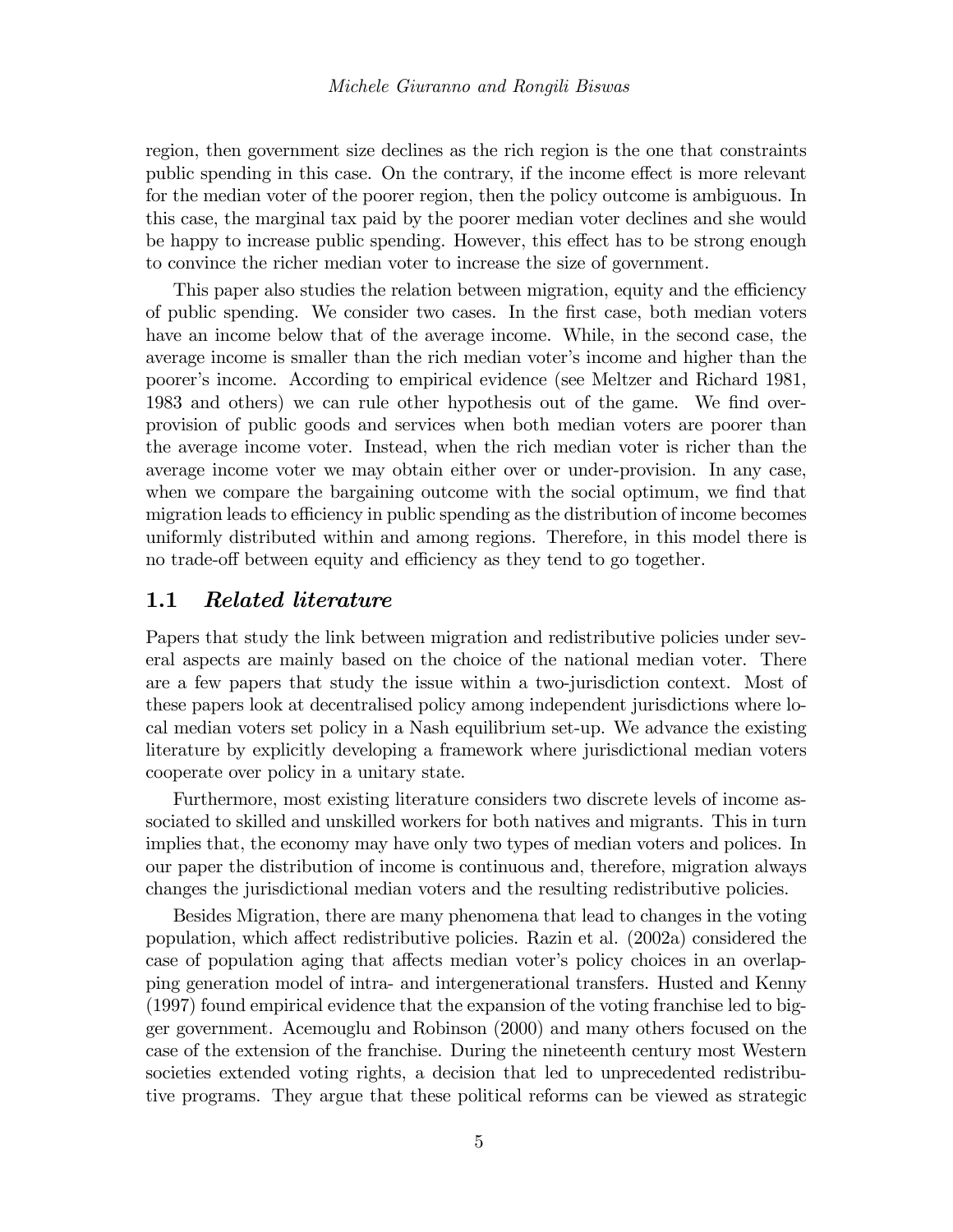decisions by the political elite to prevent widespread social unrest and revolution. Political transition, rather than redistribution under existing political institutions, occurs because current transfers do not ensure future transfers, while the extension of the franchise changes future political equilibria and acts as a commitment to redistribution. In other words, redistribution is an end rather than a direct means for maintaining the political status quo.

Regional governments' public policy may have an effect not only on international migration, but also on inter-regional relocations, as the empirical evidence on Canadian data provided by Day and Winer (2012) suggests. The relation between the welfare state as a magnet for skilled and unskilled migration, which is the opposite kind of problem dealt in this paper, was also addressed by numerous authors as Gramlich and Laren (1984) and Borjas (1999). Gramlich and Laren (1984) and Borjas (1999) found empirical evidence that migrants move mainly towards high beneÖt states. Cohen and Razin (2008), Razin and Wahba (2011, 2012), Razin et al. (2011 cp. 1 and 2) and others argued that welfare, rather than labor, induced migration constraints the growth of the welfare benefits in rich countries. Therefore, migration policies should be implemented to limit unskilled migration as it ináicts a burden on the welfare state. On the contrary, skilled migration should be encouraged as it may help the finances of the welfare state.

The relation between migration and the welfare state level was addressed by Razin et al. (2011, cp. 3) and Hansen (2003). Razin et al. (2011, cp. 3) showed how the generosity of the welfare state can be affected by exogenous skilled and unskilled migration flows. Hansen (2003) analysed the welfare choice of the median voters of two independent countries under three different set-ups: uncoordinated, coordinated and leader-follower models. Immigrants are influenced in their relocation decision by welfare benefits in host countries and do not acquire the right to vote. Therefore, median voters, who never change, set policy by anticipating the impact on their utility of welfare driven immigration.

Armenter and Ortega (2010) ask whether inter-jurisdictional worker mobility has undermined the ability of U.S. states to redistribute income. They consider a multi-jurisdictional economy where both migration decisions and redistribution policies are jointly determined by local Öscal authorities, which are interested in maximizing regional welfare. Taking into account heterogeneous regions and skilled and unskilled workers with idiosyncratic migration costs, they find that worker mobility has induced substantial convergence, but no downward pressure, in tax rates. A main difference between this paper and Armenter and Ortega (2010) is that we consider policy decision made by the central fiscal authority.

Benhabib (1996) points out that economic models that consider the migration policy chosen by the natives population do not take into account that migrants may acquire the right to vote and contribute to decide future public spending. An economic model where migrants vote was developed by Razin et al. (2002b) who found that an increase in the number of migrants can lead to a lower tax burden depending on whether the median voter is a native-born skilled or unskilled person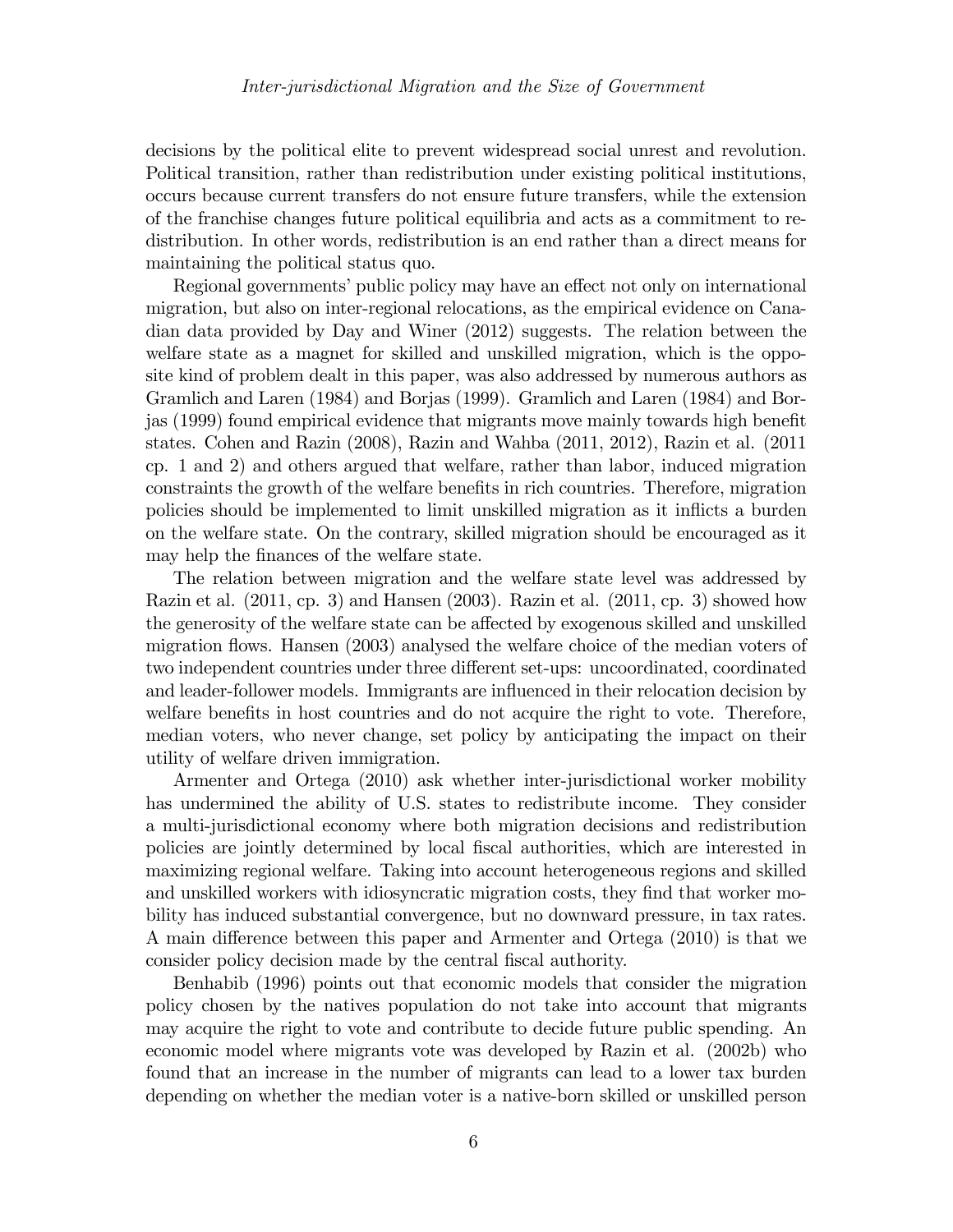or a migrant. They consider the Öscal leakage from native-born to the migrants in a one-region model with exogenous and external migration. Mayer (2007) also examines the effect of immigration on the extend of income redistribution via majority voting when immigrants can vote. The tax outcome depends on the size of the native skilled and unskilled groups. The initial amount of redistribution in the economy determines the skill composition of immigrants, which in turn changes the size of skilled and unskilled voters. In our model, we consider the case of internal migration in a multi-region economy without dividing the voting population into skills or homogenous classes.

Razin et al. (2012) develops a dynamic political-economy theory that highlights how skilled and unskilled migration influences inter- and intra-generation redistribution conflicts of a typical welfare system.

Boerner and Silke (2007) focuses on the power of the non-voter on the welfare state level. They argue that in one-jurisdiction economy with emigration the composition of the constituency changes. This increases the political influence of the less mobile part of the population and, at the same time, reduces tax revenues as less people contribute.

Within the purview of a general equilibrium setting comprising individuals, the local and the central governments, Epple and Romer (1991) study how much redistribution occurs when only the local governments can have tax transfer instruments, individuals can move freely among jurisdictions and voters in each jurisdiction are fully aware of the migration effects of the redistributive policies. Their model predicts that local redistribution induce sorting of the population, with the poorest households located in the communities that provide the most redistribution. While the threat of out-migration affects the potential for redistribution, their results suggest that significant local redistribution is nonetheless feasible.

Wildasin (1994) analyses redistribution policies that transfer income between owners of immobile factors of production and workers in a given region. The menu of income distribution possibilities attainable through tax/transfer policy in the presence of labour mobility is characterized. Simple general equilibrium analysis shows that migration can lead to Pareto-inferior outcomes in the destination region if immigrants are the beneficiaries of redistributive transfers. All residents of the destination region may gain, however, if transfer payments are also paid to workers in the source region so as to reduce the level of immigration.

Dolmas and Huffman (2003) study several general equilibrium models in which the agents in an economy must decide on the appropriate level of immigration into the country. Immigration does not enter directly into the native agents' utility functions, and natives have identical preferences over consumption goods. However, natives may be endowed with different amounts of capital, which alone gives rise to alternative levels of desired immigration. They show that the natives' preferences over desired levels of immigration are ináuenced by the prospect that new immigrants will be voting in the future, which may lead to higher taxation to finance government spending from which they will benefit.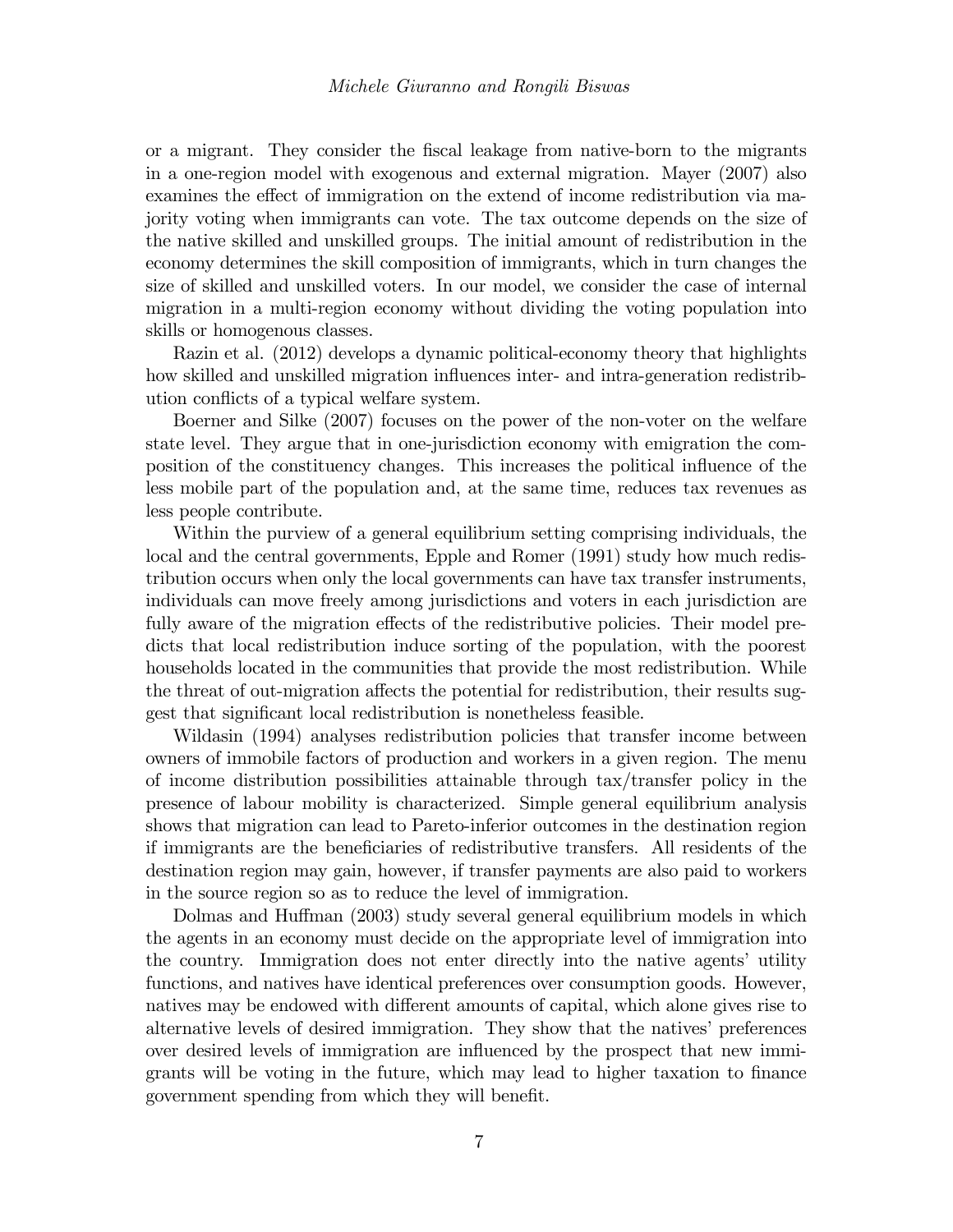They also show that changes in the degree of international capital mobility, the distribution of initial capital among natives, the wealth or poverty of the immigrant pool, and the future voting rights and entitlements of immigrants can all have a dramatic effect on the equilibrium immigration and taxation policies. Both their model and the empirical evidence support the notion that inequality can lead to reduced immigration. The results also suggest that opposition to immigration can be mitigated by enhanced capital mobility, as well as from removing some of the benefits that immigrants ultimately receive, either in the form of government transfers, or the franchise to vote.

A reason why immigration policy is such a contested issue is that often immigrants acquire the right to vote and, hence, may affect future policies. With the help of a dynamic, general equilibrium model of immigration policy, Ortega (2004) contends that there is a trade-off between skill-complementary immigration and the resulting shift in political power. In each period, a heterogeneously skilled population chooses an immigration policy by majority vote. Voters anticipate that immigration affects the skill premium and the skill composition of the electorate. Ortega shows that a reasonably parameterized version of the model is consistent with the main features of US immigration.

Salmon  $(2012)$  remarks the "need to devote more attention to the effects of mobility on the composition of the electorate". In his recent survey, Salmon addresses the issues of mobility manipulation to shape the electorate, which can occur either between the center and peripheries of a metropolitan area (Mingant and Salmon 1986 and 1988, Glaser and Shleifer 2005, Brueckner and Glaser 2008) or between jurisdictions (Caplan 2001, Brosio and Revelli 2003b). Mingant and Salmon (1986, 1988), Glaeser and Shleifer (2005) and Brueckner and Glazer (2008) provide examples of mobility manipulation, which shapes the distribution of the electorate and the incumbent's probability to be re-elected.

Brosio and Revelli (2003b) study the assignment of income distribution policy in the presence of migration. They built their theory by introducing migration in Brosio and Revelliís (2003a) overlapping generations median voter model in a multi-tiered structure of government. In their framework, jurisdictional median voters change over time. However, current median voters may incentivize migration áows that affect policy choice of future median voters.

To the best of our knowledge there does not exist theoretical literature explaining the relation between migration and the size of the public sector in a multi-regional economy when policy is chosen by bargaining among regional representatives.

The paper is organized as follows. The next section defines the benchmark model and reproduces a standard result first due to Meltzer and Richard (1981). Section three discusses the relation between inter-regional migration and majority voting outcome. Sections four and Öve present the results and six the conclusions. The appendix contains derivations and proofs.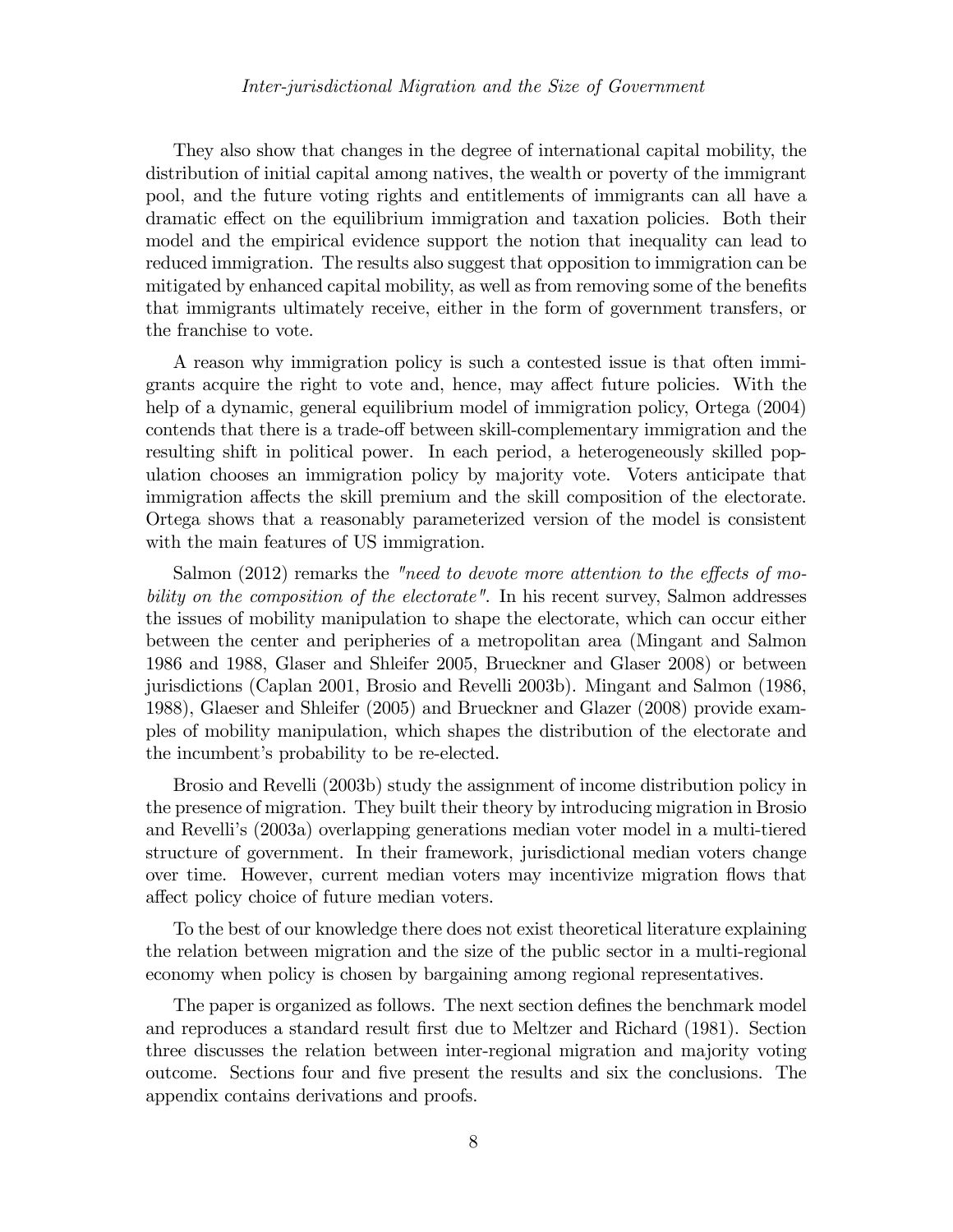## 2 The economic framework without migration

Consider two jurisdictions, or regions, comprising a state.<sup>1</sup> In jurisdiction 1 there are  $N_1$  people and in jurisdiction 2  $N_2$  people, with  $N_1 + N_2 = N$  and N normalized to one. There are two goods in this economy, a public good  $g$  and a private good  $y$ , which can be thought of as individual income or initial endowment. The central government provides the public good uniformly across regions and levies a proportional income-tax t, bounded by  $0 \le t \le 1$ , on individual income y in order to finance the provision of g. We assume, for simplicity, that the unit cost of g is one, so that if the size is q the cost of the public sector is just one times q. Besides, government spending is provided equally to everyone. The government budget constraint is then simply

$$
t\overline{y} = g,\tag{1}
$$

where  $\overline{y} = \sum_{n=1}^{N}$  $h=1$  $y<sup>h</sup>/N$  is the average income of the all economy.

Each citizen  $h$  has the same quasi-linear preferences over private consumption,  $(1-t) y<sup>h</sup>$ , and publicly provided goods g. We can now write the policy preferences of a citizen  $h$  as follows,

$$
u^{h} = (1-t) y^{h} + H(g) = (\overline{y} - g) \frac{y^{h}}{\overline{y}} + H(g), \qquad (2)
$$

where the public spending benefit function  $H(g)$  is increasing, smooth concave and satisfies the endpoint Inada condition.

In what follows, we analyse the social optimum solution, the regional first-best policy under majority voting and finally the legislature equilibrium. Then, we study how a change in the distribution of the electorate due to inter-regional relocations or migration impacts on the legislature equilibrium policy.

## 2.1 The social optimum

We first study the social optimum that can be interpreted as the policy outcome of a benevolent central planner. We suppose that the central planner maximizes the following additive social welfare function:<sup>2</sup>

$$
\max_{g^e} \sum_{h=1}^N u^h. \tag{3}
$$

The efficient government size,  $g^e$ , satisfies the familiar Samuelsonian condition,

$$
H'(g^e) = \frac{\sum y^h}{\overline{y}}.\tag{4}
$$

<sup>&</sup>lt;sup>1</sup>Here, we focus on the territorial dimension of the model. Alternatively, we can think about two distinct ethnic, religious, incomes or other kinds of groups.

<sup>&</sup>lt;sup>2</sup>As in Besley and Coate (2003), we assume that the endowments of the median voters and of all the taxpayers are large enough to meet their tax obligations.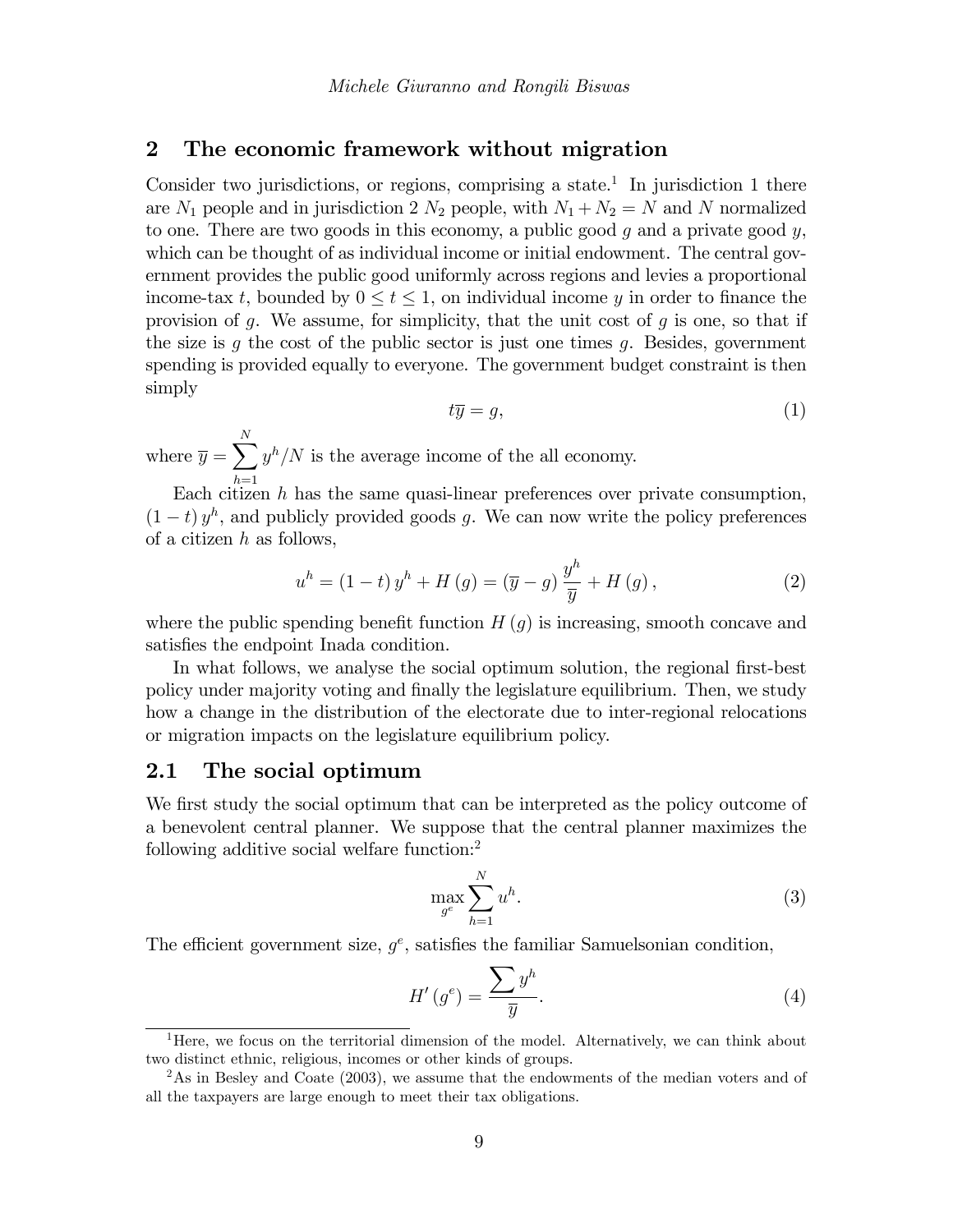Equation  $(4)$  states that the social marginal benefit is equal to the social marginal cost in equilibrium. The Samuelsonian condition leads to the following simple equation

$$
H'(g^e) = 1,\t\t(5)
$$

which means that, in equilibrium, the marginal benefit is equal to the marginal cost.

Clearly, the distribution of income does not influence the central planner's decision. Therefore, any change in either the inter or intra-regional distribution of income does not influence the social optimum outcome.

## 2.2 The regional first best under majority voting

Individual preferences are concave in policy, implying that every citizen has a unique preferred policy that satisfies the following first order condition

$$
H'\left(g^h\right) = \frac{y^h}{\overline{y}}.\tag{6}
$$

We assume that voters vote sincerely. Under majority rule, the voter with median income is decisive. Furthermore, income is the only dimension of heterogeneity among citizens. Therefore, voters with incomes below that of the median voter prefer a higher level of public spending and redistribution. On the contrary, voters with incomes above that of the decisive voter desire less public spending and less redistribution.

The distribution of income differs between the two jurisdictions. We denote by  $y_i$ , with  $i = 1, 2$ , the income of the median voter of region i and, to simplify the exposition, assume that median voter 1 is richer than median voter 2,  $y_1 \ge y_2$ .<sup>3</sup>

The regional median voters form the centralized legislature, which has to determine the size of the public sector. Once the legislature decides the dimension of g, the government budget constraint is automatically determined by equation  $(1)^4$ . Accordingly, the tax paid by median voter i is  $ty_i = \frac{y_i}{\overline{n}}$  $\frac{y_i}{\overline{y}}g$ , with  $i=1,2$ . Thus, we write the utility function of median voter  $i$  as follows,

$$
u_i = y_i - \frac{y_i}{\bar{y}}g + H(g)
$$
, with  $i = 1, 2$ . (7)

Policy is chosen by bargaining by the regional median voters in the centralised legislature. Before looking at the bargaining solution, we first consider the first best policy outcome for a regional median voter, which is the unique solution to the following equation:

$$
H'\left(g_i^D\right) = \frac{y_i}{\overline{y}}, \qquad \text{with } i = 1, 2. \tag{8}
$$

<sup>3</sup>When this condition is violated, we have a symmetric situation. So the assumption does not have any bearing on the end results.

<sup>&</sup>lt;sup>4</sup>The model could also be extended by introducing a different tax-rate for the two jurisdiction so that the legislature can bargain over  $g$ ,  $t_1$  and  $t_2$ . In this case, budget constraint would be  $g = N_1 t_1 \overline{y}_1 + N_2 t_2 \overline{y}_2$ , where  $\overline{y}_1$  and  $\overline{y}_2$  are the mean income of jurisdiction 1 and jurisdiction 2 respectly.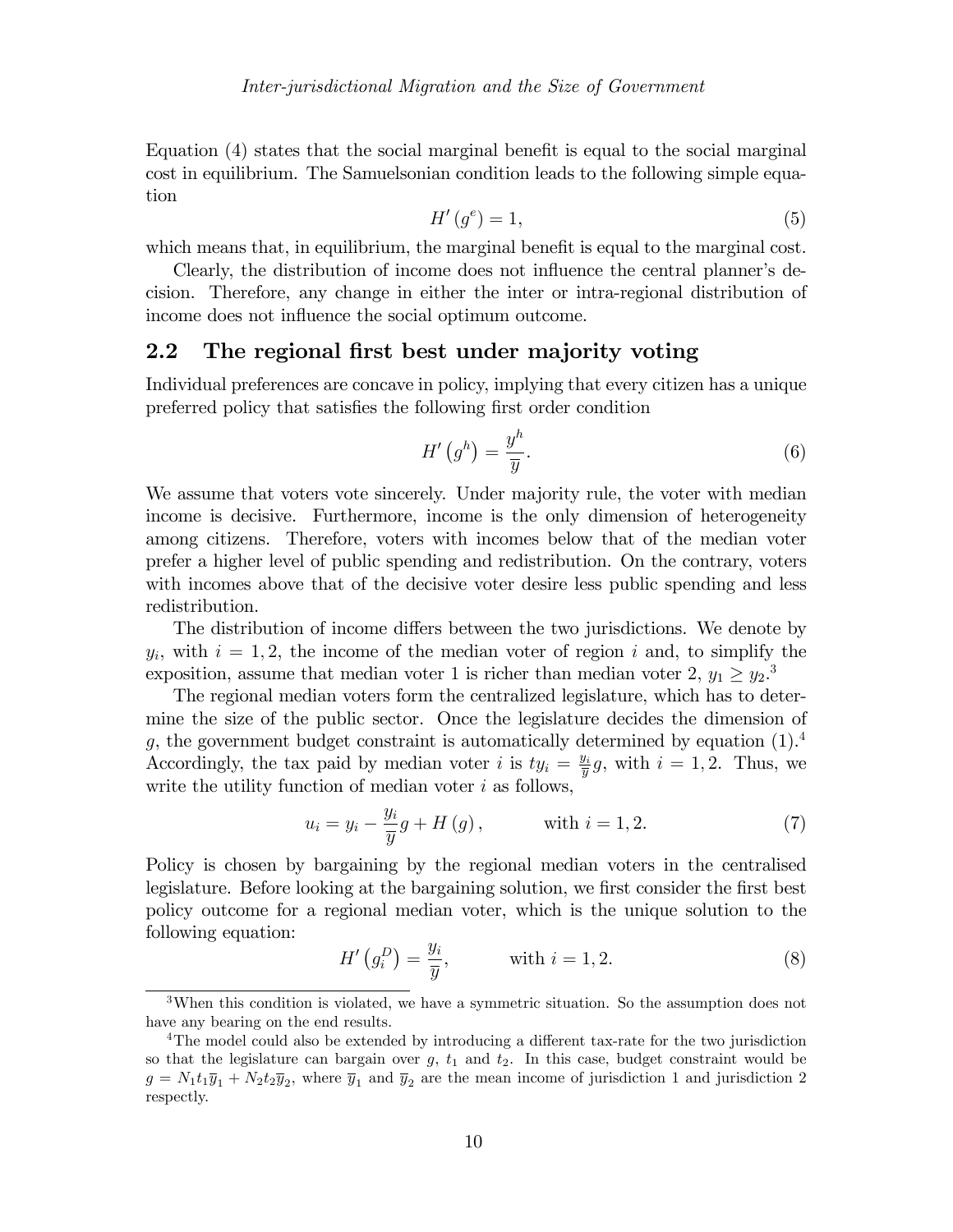Solution  $(8)$  states that if the median voter of region i is, let us say, a non-benevolent dictator she would choose  $g_i$  such that her private marginal benefit is equal to her private marginal cost. The non benevolent dictator is a free-rider. She always reduces public expenditure when her private marginal cost increases; that is,  $\partial g_i^D / \partial \frac{y_i}{\overline{y}} < 0$ . She increases the provision of  $g$  when either the mean income increases or her private income declines because this reduces her marginal cost.

If we compare equations  $(8)$  and  $(5)$  we can conclude that the regional first best under majority voting equals the social optimum when median and mean incomes are the same. Otherwise, we get over provision when  $y_i < \overline{y}$  and under provision when  $y_i > \overline{y}$ .

## 2.3 The legislature bargaining equilibrium

In this section we will analyze the public policy outcome when decisions are not made by a central planner or a non-benevolent dictator, but directly by the jurisdictional median voters in the central legislature. Here, median voters form a government and choose policy through negotiation.<sup>5</sup>

We assume that if no agreement is achieved, the government will not be able to implement any public good, i.e.,  $g = 0.6$  Therefore, the utility each representative obtains in the event of disagreement is  $u_i^d = y_i$ , with  $i = 1, 2$ . That is, everybody consumes entirely his or her private income. In order to reach an agreement both median voters must have positive net gains from implementing  $q$ . In formula, it must be  $u_i - u_i^d > 0$ , which implies  $-\frac{y_i}{\overline{y}}$  $\frac{y_i}{\overline{y}}g + H(g) > 0.$ 

We denote the net gain from reaching an agreement of median voter  $i$  with the symbol  $\phi_i$ , such that

$$
\phi_i = u_i - u_i^d = -\frac{y_i}{\overline{y}}g + H(g).
$$
\n(9)

The net gain from reaching an agreement is equal to the net private gain minus the net private cost and represents the private net benefit if an agreement is reached on  $q$ . The net gain from cooperating on the provision of  $q$  is smaller for the richer median voter; that is,

$$
\phi_1 \le \phi_2. \tag{10}
$$

Median voters have the same net gains when they have the same income  $y_i$  and, hence, the same marginal cost  $\frac{y_i}{\bar{y}}$ .

Note that the marginal gain from cooperation is equal to the marginal utility, here denoted as  $Mu_i$ ; i.e.:

$$
\frac{\partial \phi_i}{\partial g} = -\frac{y_i}{\overline{y}} + H'(g) = M u_i.
$$
\n(11)

 $5$ Note that we assume that voters vote sincerely when they elect the regional representatives. Relaxing this assumption would be an interesting extension of this paper, which we leave out for future research.

 $6$ For a different threat point hypothesis see Giuranno (2010), where regional governments can set policies if the central government cannot decide.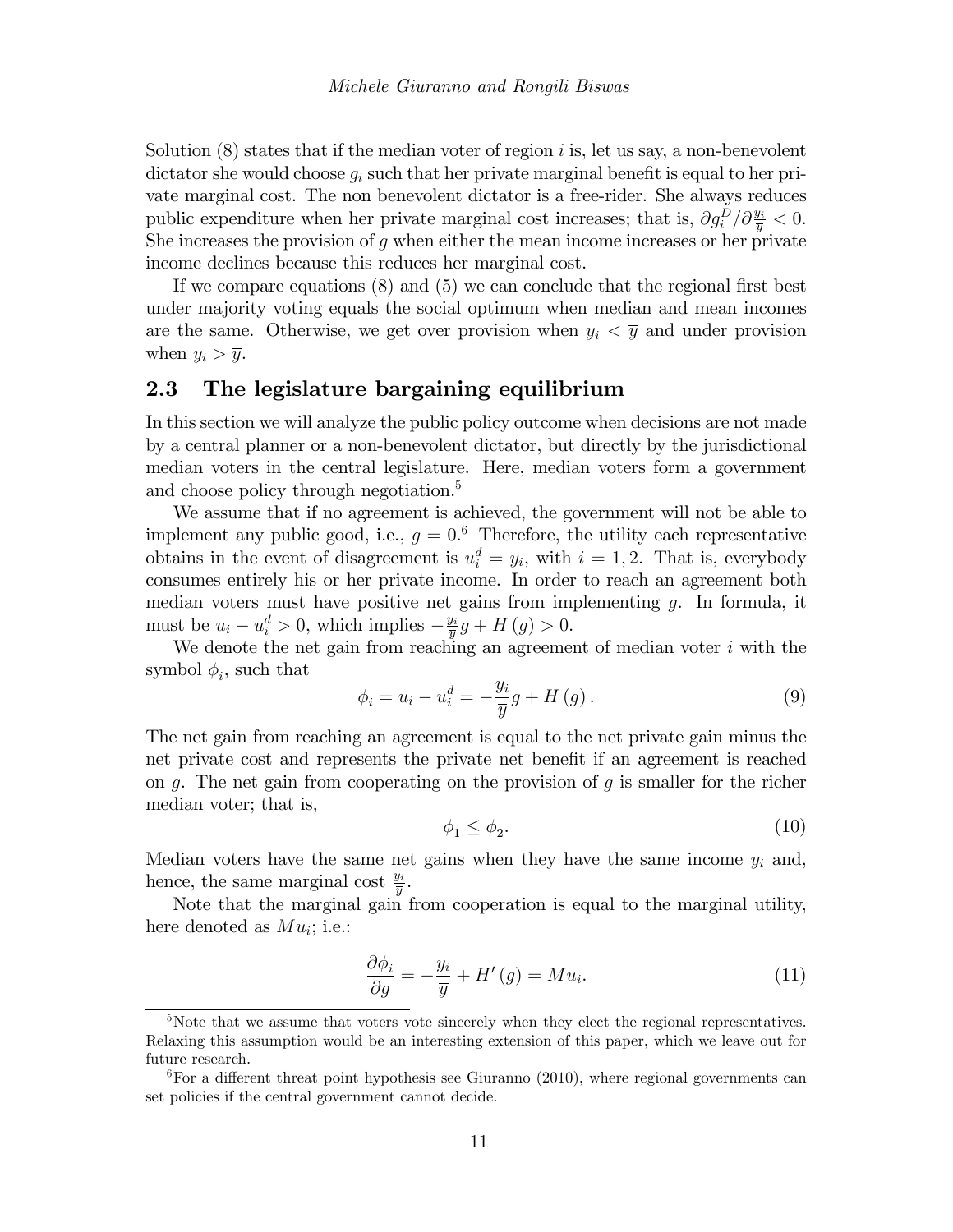Representatives choose the government size  $q$  by bargaining. We show that by maximizing the following Nash bargaining condition:

$$
\max_{g} \left( -\frac{y_1}{\overline{y}}g + H\left(g\right) \right) \left( -\frac{y_2}{\overline{y}}g + H\left(g\right) \right). \tag{12}
$$

The first order condition is:

$$
\frac{-\frac{y_1}{\bar{y}} + H'(g)}{-\frac{y_1}{\bar{y}}g + H(g)} + \frac{-\frac{y_2}{\bar{y}} + H'(g)}{-\frac{y_2}{\bar{y}}g + H(g)} = 0.
$$
\n(13)

Since the two denominators must be positive, it turns out that  $Mu_1 < 0$  and  $Mu_2 >$ 0 because marginal cost is higher for median voter 1. This shows that the bargaining equilibrium is a compromise between median voters' most preferred policies; that is, in equilibrium, median voter 1 would like a smaller provision of  $g$  and median voter 2 would like more public consumption.

Furthermore, the ratio

$$
\frac{-\frac{y_i}{\overline{y}} + H'(g)}{-\frac{y_i}{\overline{y}}g + H(g)}, \quad \text{with } i = 1, 2,
$$
\n
$$
(14)
$$

can be interpreted as the elasticity with respect to  $g$  of the net gain from bargaining for median voter i. The elasticity measures the percent change in gain from reaching an agreement relative to public spending. It is easy to verify that as  $\frac{y_i}{\bar{y}}$  increases the ratio  $(14)$  declines. <sup>7</sup> This means that a median voter becomes more rigid in the negotiation as she becomes richer relative to the mean. Therefore, she will be less willing to reach an agreement over g.

## 3 Regional median voters and inter-regional migration

What happens to the three equilibrium conditions  $(5)$ ,  $(8)$  and  $(13)$  when the inter and intra-regional distribution of voters change?

The electorate changes for many reasons such as, migration, inter-regional relocation, aging and so on. A simple way to think about this issue is to consider the case of inter-regional relocation or migration, which alters the composition of the electorate without altering the total population. An individual who relocates, and acquires the right to vote in the region where he or she ends up, causes an electoral perturbation that changes the median voters of the two regions. What matters is who becomes the regional median voter after a perturbation in the electorate has taken place. Actually, from equilibrium conditions (8) and (13), it is evident that what really matters is the income of the new regional median voters and the average income or, simply, their ratio  $\frac{y_i}{\overline{y}}$ , with  $i = 1, 2$ . For this reason, we denote by  $\gamma_i = \frac{y_i}{\overline{y}}$ the "decisive" ratio between the income of median voter i and the mean income of the "decisive" ratio between the income of median voter i and the mean income of the whole economy.

<sup>&</sup>lt;sup>7</sup>To see this, one has to consider that  $gH'(g) - H(g) < 0$  as proved in Chiang (1984, pp. 192-3).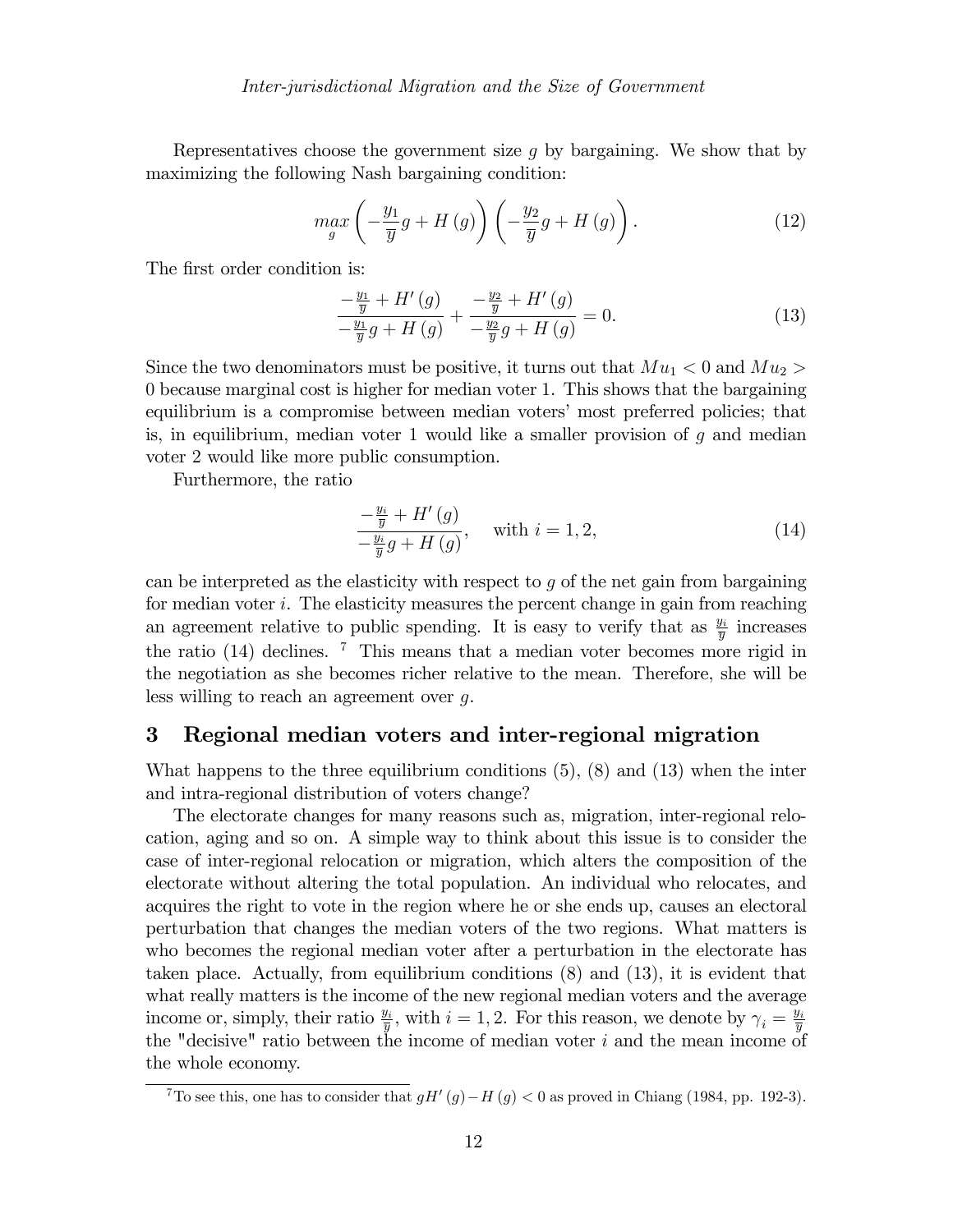Following Razin et al. (2002b), we solve the model by assuming a continuous relation between the level of inter-regional migration or relocation, m, and our key parameter,  $\gamma$ , which determines a change in the regional median voters. The level of migration m may have several interpretations. Razin et al. (2002b) consider m as an exogenous binding quota or simply the number of migrants. We can simply think about  $m$  as the number of migrants who move from region 1 to region 2 or vice versa, where they acquire the voting right. Specifically, when  $m = 0$  the electorate does not change as none moves between regions. As  $m$  increases, the median voters of the two regions change; i.e.:  $\frac{\partial \gamma_i}{\partial m} \leq 0$ , with  $i = 1, 2$ . The sign of  $\frac{\partial \gamma_i}{\partial m}$  depends on the ranking in both regions of the income of the individuals who migrate.

Therefore, as in Dolmas and Huffman (2004), for a given value of  $m$ , we need to conjecture the inter- and intra-regional distributions of income. To summarise, when individuals migrate between regions and acquire the right to vote in the region of destination, the following four conceivable analytical cases arise:

> 1)  $\gamma_1'$  $y'_1(m) \geq 0$  and  $\gamma'_2$  $'_{2}(m) \geq 0;$ 2)  $\gamma'_{1}$  $\gamma_1'(m) \leq 0$  and  $\gamma_2'$  $'_{2}(m) \leq 0;$ 3)  $\gamma'_{1}$  $\gamma_1'(m) \leq 0$  and  $\gamma_2'$  $'_{2}(m) \geq 0;$ 4)  $\gamma_1'$  $y'_1(m) \geq 0$  and  $\gamma'_2$  $'_{2}(m) \leq 0.$

The central planner's equilibrium condition, represented by equation (5), implies no changes in public policy when the regional composition of the voting populace changes. The reason is that the social marginal cost and benefit do not change. Instead, both the equilibrium condition (8) representing the regional median voters' first best and the bargaining equilibrium  $(13)$  are affected substantially.

Now, according to equation (8) if a small increase in  $m$  leads to a richer median voter in region  $i$  relative to the mean, the first best policy outcome for median voter i results in a lower q. On the contrary, if a small increase in  $m$  leads to a poorer median voter in region  $i$  relative to the mean, the first best policy outcome for median voter i is represented by a lower g as suggested by Meltzer and Richard (1981).

We now study the impact on centralised public spending when there is a change in the electorate in the four conceivable cases.

## 4 Centralised public spending under inter-regional migration

So far, we have argued that, in a world where income is the only element of heterogeneity among citizens, changes in the composition of jurisdictional electorates modifies the distribution of income inside jurisdictions leading to the election of different jurisdictional median voters. This, in turn, implies that the redistributive conflict between regions assumes different intensities, which depends on whether the new regional pivotal voters have either a lower or higher median-mean income ratio,  $\gamma_i$ .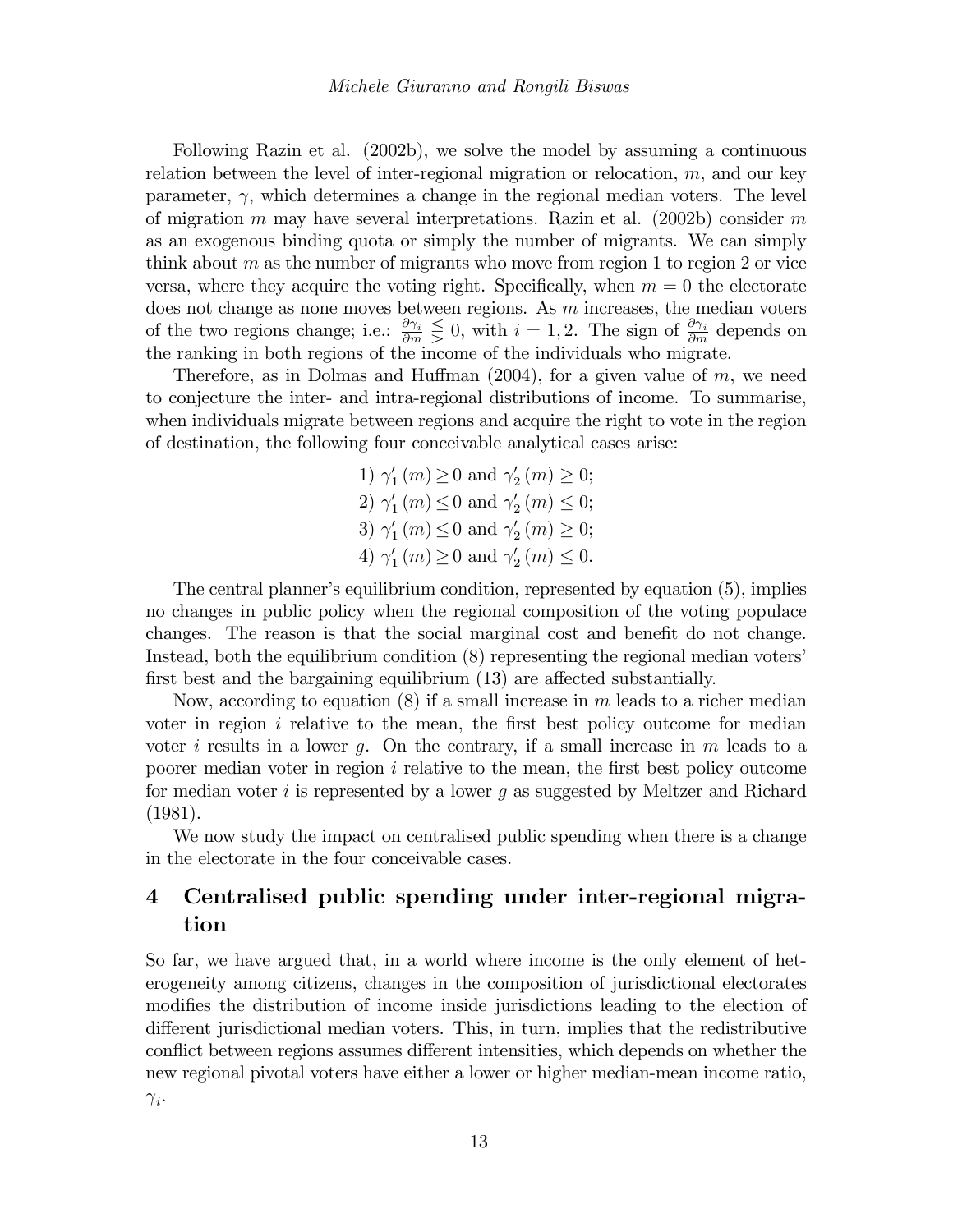The following Lemma provides the key to solve the comparative statics for the four conceivable cases.

Lemma 1 An increase in m leads to a larger public sector when the following relation holds:  $\overline{1}$  $\overline{1}$ 

$$
\frac{dg^*}{dm} \ge 0 \text{ when } \frac{\gamma_1'(m)}{\phi_1^2} + \frac{\gamma_2'(m)}{\phi_2^2} \le 0.
$$
 (15)

The proof is in the Appendix.

Lemma 1 states that the relation between inter-regional migration and the size of the public sector depends on the sign of expression

$$
\left(\frac{\gamma_1'(m)}{\phi_1^2} + \frac{\gamma_2'(m)}{\phi_2^2}\right),\tag{16}
$$

which is a function of the marginal change in the median voters' income ratio  $\gamma_i'$  $_{i}^{\prime}\left( m\right)$ due to migration and net gain  $\phi_i$ , with  $i = 1, 2$ . Obviously, we obtain  $dg^*/dm = 0$ when  $\gamma_1'$  $\gamma_{1}^{'}\left(m\right)\,=\,\gamma_{2}^{\prime}$  $2(m) = 0$ . To understand the implications of the Lemma it is necessary to study the four conceivable cases separately. We start from the case in which both median voters have become richer relatively to the mean income voter and the opposite case in which they have become relatively poorer.

**Proposition 1** An increase in m that leads to richer regional median voters relative to the national average causes a decrease in the size of g. Conversely, an increase in m that leads to poorer regional median voters relative to the national average causes an increase in the size g. In formulas,

$$
\frac{dg^*}{dm} \le 0 \text{ when } \gamma'_1(m) \ge 0 \text{ and } \gamma'_2(m) \ge 0 \tag{17}
$$

and

$$
\frac{dg^*}{dm} \ge 0 \text{ when } \gamma_1'(m) \le 0 \text{ and } \gamma_2'(m) \le 0. \tag{18}
$$

The proof is a straightforward application of Lemma 1.

The Proposition considers two cases where the change in the voting populace does not worsen the conflict of interest between regional median voters. In the first case, an increase in the number of individuals who move from one region to the other causes the election of relatively richer regional median voters who are both more rigid with respect to public spending. Therefore, they will certainly agree to reduce the size of the public sector. In the second case, both regional median voters are poorer relative to the mean income. Therefore, they will agree to increase redistributive public spending and have a bigger public sector. This Proposition shows that when there is no substantial conflict of interest between median voters the classical Meltzer and Richard (1981) result is replicated in a multi-juridisction economy.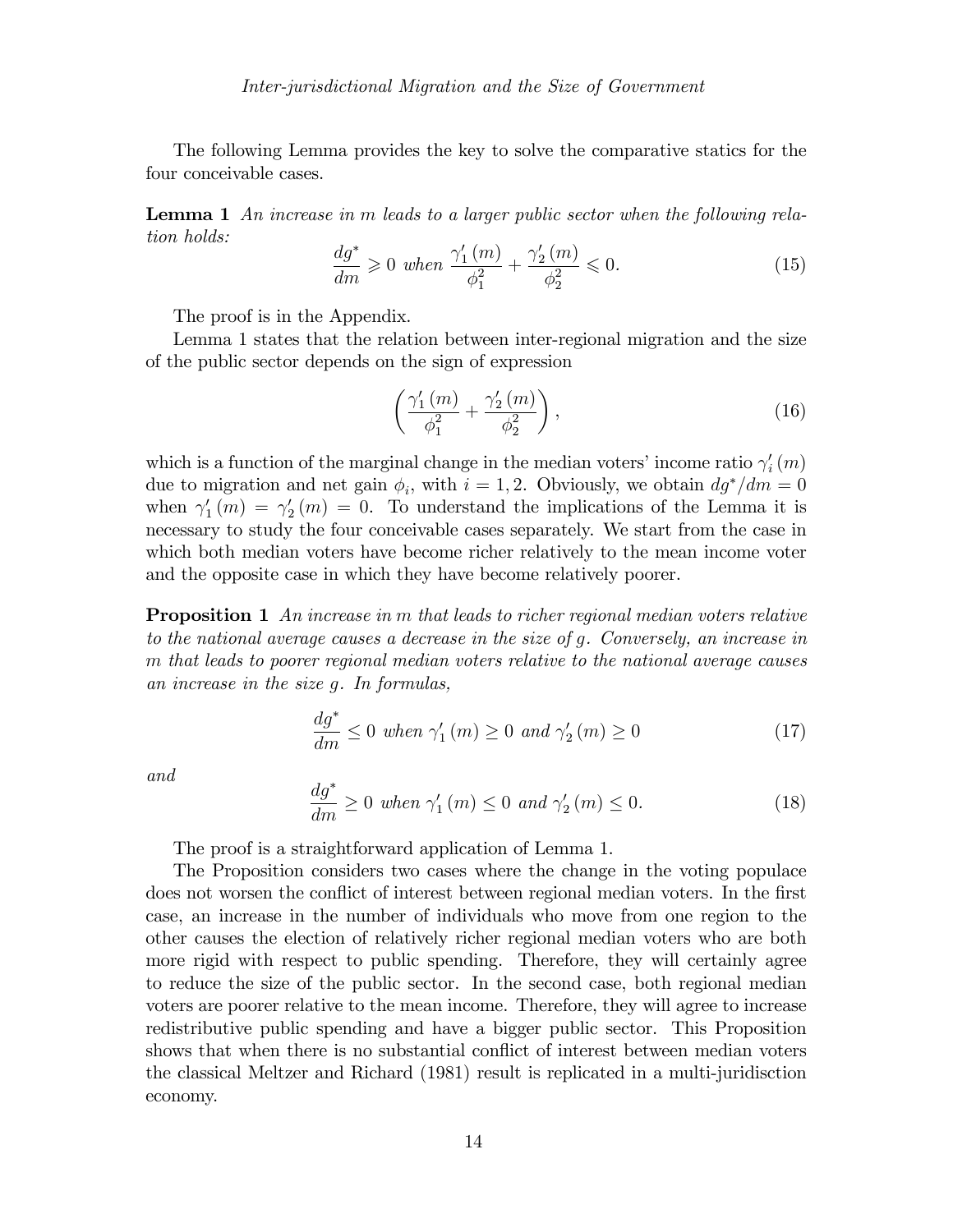## 4.1 Migration and inter-regional convergence

What happens when migration worsen inter-regional redistributive conflicts? We answer this question in Propositions 2 and 3 and in Corollary 1.

**Proposition 2** Consider the case where  $\gamma_1'$  $y'_1(m) < 0$  and  $\gamma'_2$  $2'_2(m) > 0$  in which an increase in m leads the richer median voter to be a voter with a lower relative income and the poorer median voter to be one with a higher relative income, the following comparative static results apply:

$$
\frac{dg^*}{dm} > 0 \text{ if } |\gamma_1'(m)| \ge |\gamma_2'(m)| , \qquad (19)
$$

$$
\frac{dg^*}{dm} \leq 0 \text{ if } |\gamma_1'(m)| < |\gamma_2'(m)|. \tag{20}
$$

Besides, for the residual limit cases that have not been treated above, the following comparative statics results apply:

$$
\frac{dg^*}{dm} < 0 \text{ if } \gamma_1'(m) = 0 \text{ and } \gamma_2'(m) > 0,
$$
\n(21)

$$
\frac{dg^*}{dm} > 0 \text{ if } \gamma_1'(m) < 0 \text{ and } \gamma_2'(m) = 0.
$$
 (22)

The proof is based on Lemma 1. Proposition 2 considers first the case where  $\gamma_1'$  $y'_1(m) < 0$  and  $\gamma'_2$  $\chi'_2(m) > 0$ . This, in turn, implies that  $\frac{\gamma'_1(m)}{\phi_1^2}$  $\frac{1}{\phi_1^2}$  < 0 and  $\frac{\gamma'_2(m)}{\phi_2^2}$  $\frac{2^{(m)}}{\phi_2^2} > 0.$ Given that relation (10) is always satisfied, as we assumed  $y_1 > y_2$ , expression (16) is certainly negative when  $|\gamma_1|$  $\vert \underline{\gamma}_1(m) \vert \geq \vert \gamma'_2 \vert$  $\binom{2}{2}(m)$ . On the contrary, the sign of expression (16) is ambiguous when  $|\gamma_1|$  $\left| \tilde{f}_1(m) \right| < |\gamma_2|$  $\binom{2}{2}$  (*m*)|. Furthermore, cases (21) and (22) are straightforward applications of Lemma 1.

In the case under consideration, the incomes of the median voters of the two regions converge as median voter 1, the richer one by assumption, becomes poorer with respect to the mean and median voter 2 becomes relatively richer. In this situation, median voter 1 would like to increase the size of  $g$  because her marginal cost is now lower. But, median voter 2 has a conflict of interest. On the one hand she would like to increase  $g$  as she can benefit from redistributive public spending. On the other, her marginal cost is now higher and this reduces redistribution in her favour.

Case (19) in the above Proposition states that if the marginal change in  $\gamma$  is weakly greater for the richer median voter  $1$  ,  $|\gamma_1^\prime\>$  $\vert \eta_1'(m) \vert \geq \vert \gamma_2' \vert$  $2(m)$ , then g increases. A bigger change in the gamma for median voter  $i$  means a bigger change in her marginal cost. Therefore, as the marginal cost of the richer median voter declines, her gain from cooperating  $\phi_1$  increases and she becomes more willing to agree on a larger provision of g. On the contrary, as the marginal cost of the poorer median voter increases, her gain from cooperation  $\phi_2$  declines and she becomes less willing to agree on a larger g. Since, the change in the marginal cost is more relevant for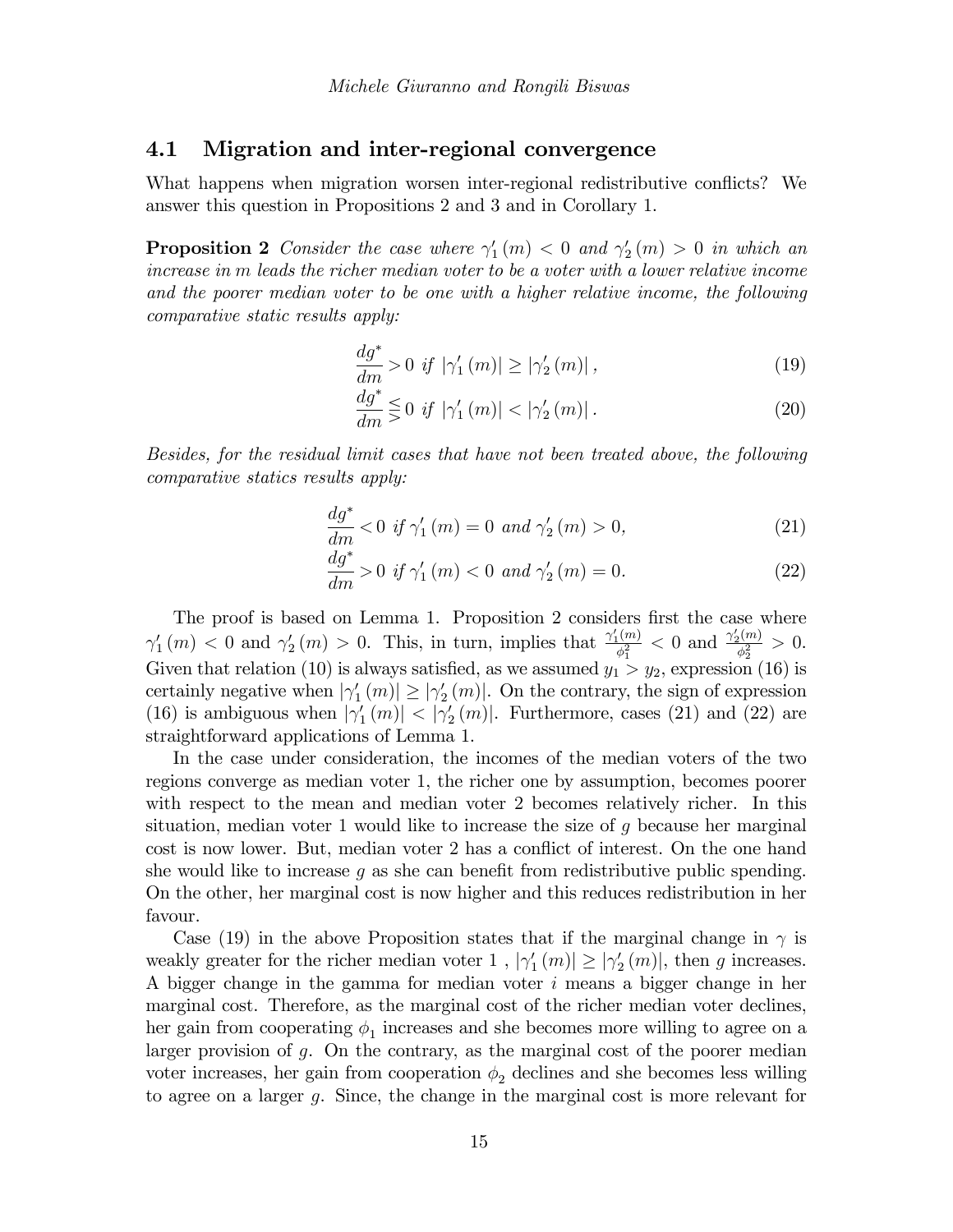the region with the highest median income, the interest of the richer median voter is dominant in the renegotiation and the size of g will increase.

Case (20) states that if the marginal change in  $\gamma$  is bigger for the poorer median voter 2,  $|\gamma_1$  $\binom{1}{1}(m) < |\gamma_2|$  $\binom{2}{2}(m)$ , then the change in government spending is ambiguous. In order to understand the ambiguity, we recall that according to equilibrium condition (13) median voter 2 always wants more public good provision than median voter 1, in equilibrium. When median voter 2 is richer, she has to balance her willingness to have more public spending with a higher marginal cost, which decreases her gain from public good provision  $\phi_2$ . Therefore, the final outcome is ambiguous and, as usual, depends on the sign of expression (16).

Case (21), instead, leads to an unambiguous result:  $\frac{dg^*}{dm} < 0$  when  $\gamma_1$  $_{1}^{\prime}(m)=0$ and  $\gamma_2'$  $2(m) > 0$ . The latter can be seen as a limit situation of case (20). It states that government size declines if income convergence, induced by migration, does not affect the richer median voter. Case  $(22)$ , can be read as a limit situation of case (19). As expected, it states that government size unambiguously increases if income convergence does not affect the poorer median voter.

Proposition 2 has an interesting Corollary. We noticed that when  $\gamma_1'$  $_{1}^{\prime}(m) < 0$ and  $\gamma_2'$  $2(m) > 0$ , median voters' income disparity declines. Now, what happens when they actually equalise? We find the full convergence between median voters' incomes leads to opposite results depending on whether we are in situation (19) or (20), as stated in the following Corollary.

**Corollary 1** Consider the case where  $\gamma_1'$  $\gamma_1'(m) < 0$  and  $\gamma_2'$  $y'_2(m) > 0$  in which an increase in m leads to median voters' income equalisation,  $y_1 = y_2$ , then government size increases when  $|\gamma_1|$  $\left| \frac{1}{1} \left( m \right) \right| > |\gamma_2'|$  $\mathcal{L}_2'(m)$  and declines when  $|\gamma_1'|$  $\left| \left( m\right) \right| <\left| \gamma _{2}^{\prime }\right|$  $2^{\prime}(m)$ .

The proof of the Corollary is straightforward after considering that median voter's income equalisation also leads to median voters' net gains equalisation,  $\phi_1 = \phi_2$ , in Lemma 1.

According to case (19), government size increases when inter-regional income equalisation occurs mainly because the median voter of the richer region is a poorer one. In this case, inter-regional net gains equalisation is mainly driven by a lower marginal cost for the richer median voter.

On the contrary, case (20) is not ambiguous anymore as  $\frac{dg^*}{dm} < 0$  when  $y_1 = y_2$ . Thus, government size declines when inter-regional convergence occurs mainly because the median voter of the poorer region is a richer one. In this case, inter-regional net gains from reaching an agreement tend to equalise too, but this equalisation is mainly driven by a higher marginal cost for the poorer median voter. Therefore, since the impact on the marginal cost of the richer median voter is less relevant, it will be mutually convenient to agree on a lower  $q$ .

For completeness, we also note that when  $|\gamma_1|$  $|1 \choose 1} = |\gamma_2'$  $\binom{d_2}{2}(m)$  then  $\frac{dg^*}{dm} = 0$  and that cases (21) and (22) apply to the above Corollary.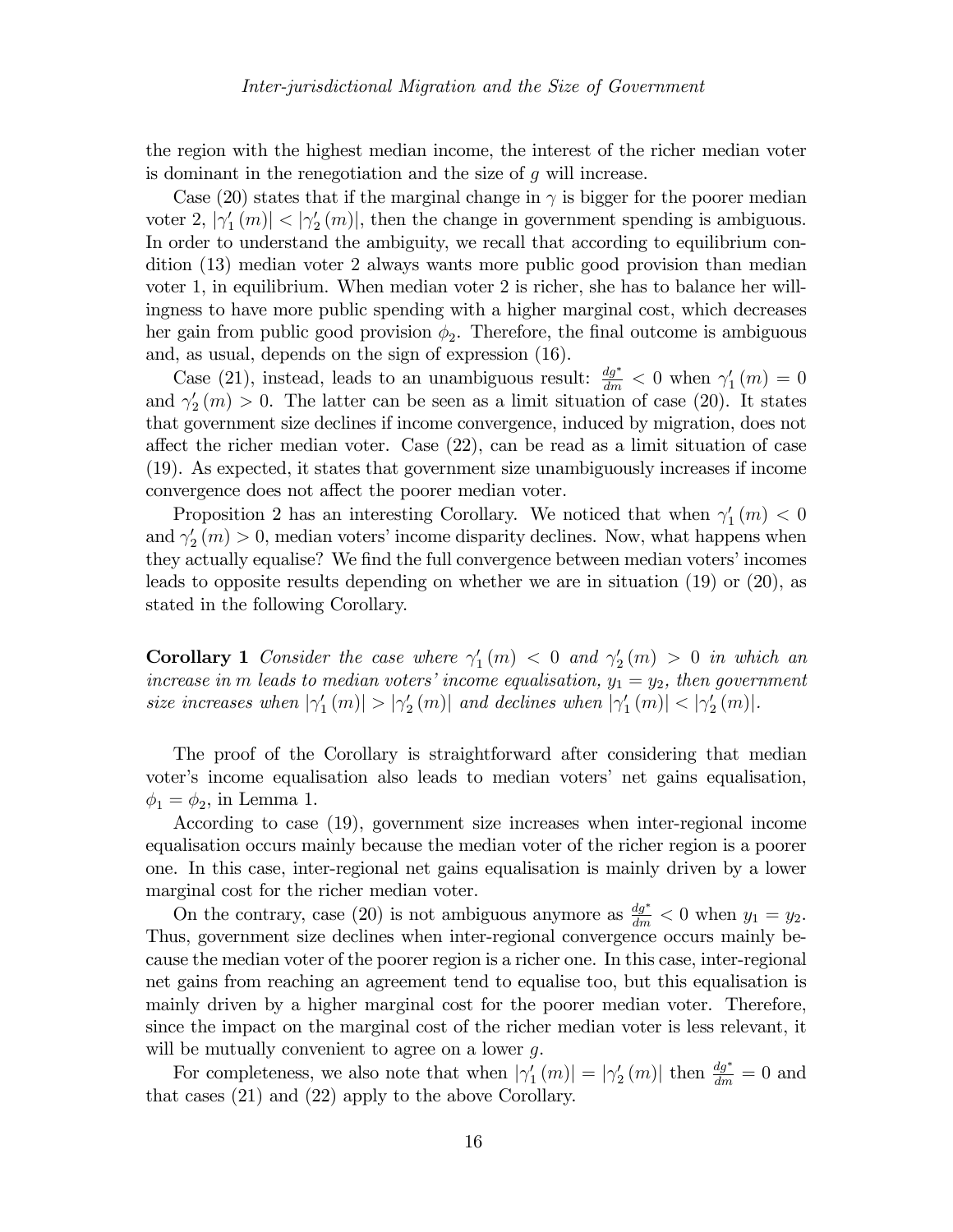## 4.2 Migration and inter-regional divergence

Now, we turn to the last case in which the gap between median voters' incomes and marginal costs widens.

**Proposition 3** Consider the case where  $\gamma_1'$  $y'_1(m) > 0$  and  $\gamma'_2$  $2'_2(m) < 0$  in which an increase in m leads the rich median voter to be a voter with a higher relative income and the poorer median voter to be one with a lower relative income, the following comparative statics results apply:

$$
\frac{dg^*}{dm} < 0 \text{ if } |\gamma_1'(m)| \ge |\gamma_2'(m)| \,, \tag{23}
$$

$$
\frac{dg^*}{dm} \lesssim 0 \text{ if } |\gamma_1'(m)| < |\gamma_2'(m)|. \tag{24}
$$

Besides, for the residual limit cases that have not been treated above, the following comparative statics results apply:

$$
\frac{dg^*}{dm} > 0 \text{ if } \gamma_1'(m) = 0 \text{ and } \gamma_2'(m) < 0,
$$
\n(25)

$$
\frac{dg^*}{dm} < 0 \text{ if } \gamma_1'(m) > 0 \text{ and } \gamma_2'(m) = 0,
$$
\n(26)

The proof is based on Lemma 1. Proposition 3 considers the case where  $\gamma'$  $_{1}^{\prime }\left( m\right) >$ 0 and  $\gamma_2'$  $\sum_{2}^{1}(m) < 0$ . This, in turn, implies that  $\frac{\gamma'_{1}(m)}{\delta_{1}^{2}}$  $\frac{1}{\phi_1^2}$  > 0 and  $\frac{\gamma'_2(m)}{\phi_2^2}$  $\frac{\rho_2(m)}{\phi_2^2}$  < 0. Given that relation (10) is always satisfied, expression (16) is positive when  $\gamma_1$  $\left|\left(n\right)\right| \geq |\gamma_2|$  $\binom{7}{2}(m)$ . On the contrary, the sign of expression (16) is ambiguous when  $|\gamma_1|$  $\left| \frac{1}{1}(m) \right| < |\gamma_2|$  $2^{\prime}(m)$ . Besides, cases (25) and (26) are straightforward.

In the case under consideration, the incomes of the median voters of the two regions diverge as median voter 1 becomes richer with respect to the mean and median voter 2 becomes relatively poorer. In this situation, median voter 1 would like to decrease the size of  $g$  because her marginal cost is now higher. Instead, median voter 2 would like to increase g as she can benefit from increased redistributive public spending at a lower marginal cost. In addition, the poorer median voter has a higher net gain from cooperating. While, the net gain is lower for median voter 1, which restricts the set of possible agreements.

The situation where the change in the marginal cost is weakly greater for the richer median voter, case (23) in the Proposition, is straightforward as it leads unambiguously to a smaller public sector. The richer median voter sees her gains to cooperate becoming smaller and uses this to gain bargaining power in the negotiation, which allows her to impose her preference on public policy.

In case (24), where the change in the marginal cost is greater for the poorer median voter, the impact on policy outcome is ambiguous. However, as case (25) suggests, we can establish the sign of the comparative statics when  $\gamma'$  $'_{1}(m) = 0,$ which unambiguously leads to  $\frac{dg^2}{dm} > 0$ . Thus, if the income of the richer median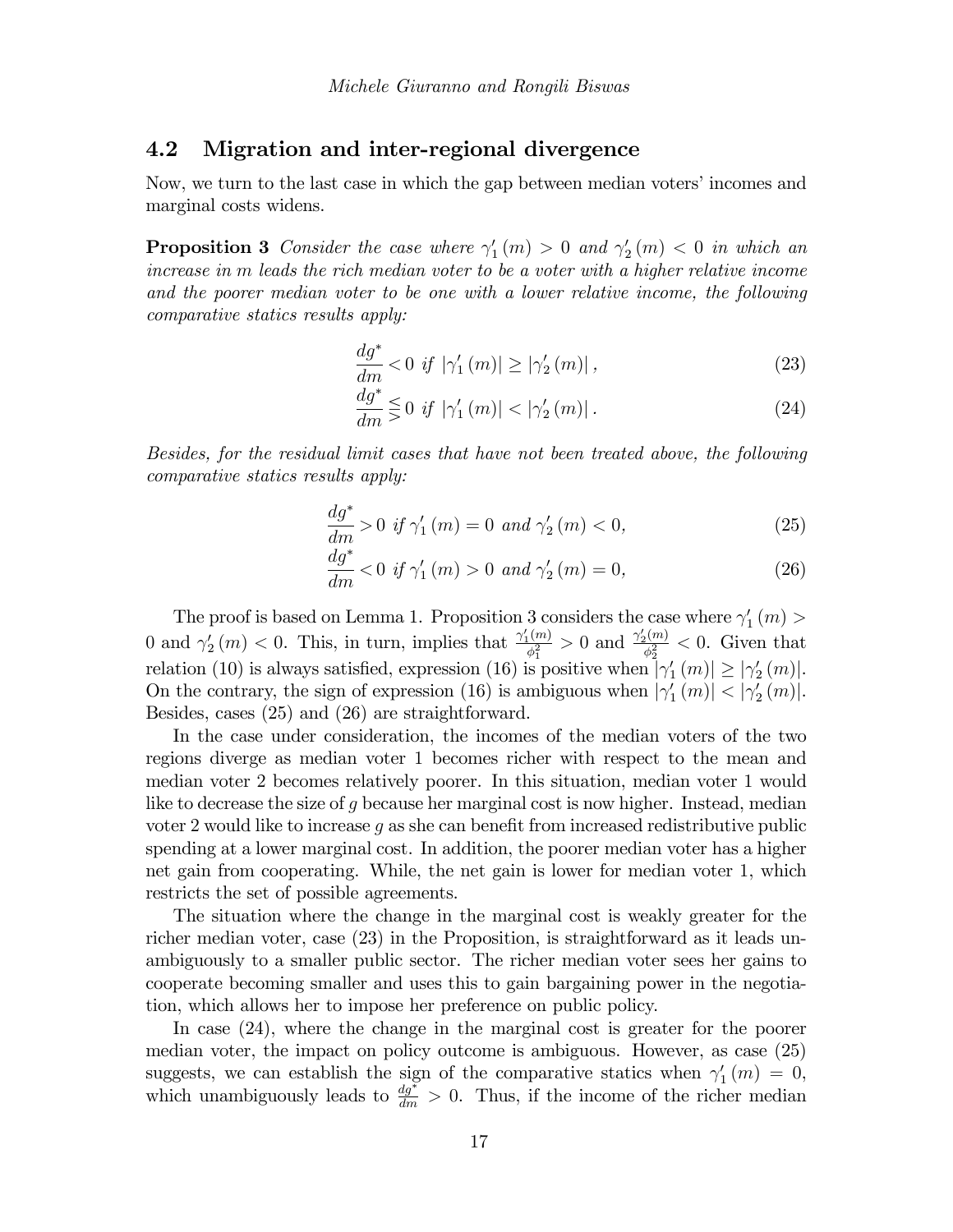voters does not change, median voter 2 will be able to renegotiate an increase in  $g^*$ . Therefore, in case  $(24)$ , in order to obtain a decrease in q, the interest of the richer median voter to reduce the implementation of  $g$  must be sufficiently strong to win the interest of the poorer median voter to increase it. Furthermore, as expected, condition  $(26)$  states that the size of g decreases when the income of the poorer median voter does not change.

## 5 Inter-regional migration and Efficiency

We conclude with a Proposition that compares the bargaining outcome with the central planner solution. In order to do this, we distinguish two cases. In the first case  $\overline{y} \ge y_1 \ge y_2$  and in the second case  $y_1 \ge \overline{y} \ge y_2$ . When  $\overline{y} \ge y_1 \ge y_2$  both median voters have income below the average income of the whole economy. This is a standard assumption based on empirical evidence (see Meltzer and Richard 1981 and 1983 and others). However, since we have a model with two regions and two median voters, this assumption could be violated by the richer median voter. For this reason, we also consider the case where  $y_1 \geq \overline{y} \geq y_2$ , which could apply to some developing countries situations.<sup>8</sup> Empirical evidence suggests that median income is above average income in Chinese cities and in the West Chinese coast and below the mean in the countryside.

**Proposition 4** Changes in m leads to the social optimum policy outcome when re $gional median voters' income converges towards the mean income of the all economy;$ *i.e.* when  $\gamma_1 = \gamma_2 = 1$ . On the contrary, when  $\overline{y} \ge y_1 \ge y_2$  government spending is over-provided and when  $y_1 \geq \overline{y} \geq y_2$  government spending can be either over or under-provided.

The proof is in the Appendix.

According to Proposition 4, any change in the population that leads to a uniform distribution of income between and within regions generates an optimum policy outcome from the social point of view.

Figures 1 and 2 illustrate the Proposition. The coincidence between the bargaining and the social optimum solution is represented by the two thick curves in figures 1 and 2. The two graphs put government size q on the horizontal axes, the bargaining and the central planner's first order conditions and the regional median voters net gains on the vertical axes. Specifically, the vertical curves are the first order conditions and the parabolic curves the net gains. The thick parabolic curve in figures 1 and 2 represent regional median voter's net gains for the case  $\gamma_1 = \gamma_2 = 1$ . In this case, the net gains are the same for both median voters. The point where the vertical thick line is zero represents the size of g that maximizes surplus for both median voters. This point coincide with the central planner's solution. Thus,

<sup>8</sup>The other situations are either symmetric or empirically non relevant cases, which we do not tackle. The interested reader could easily derive them.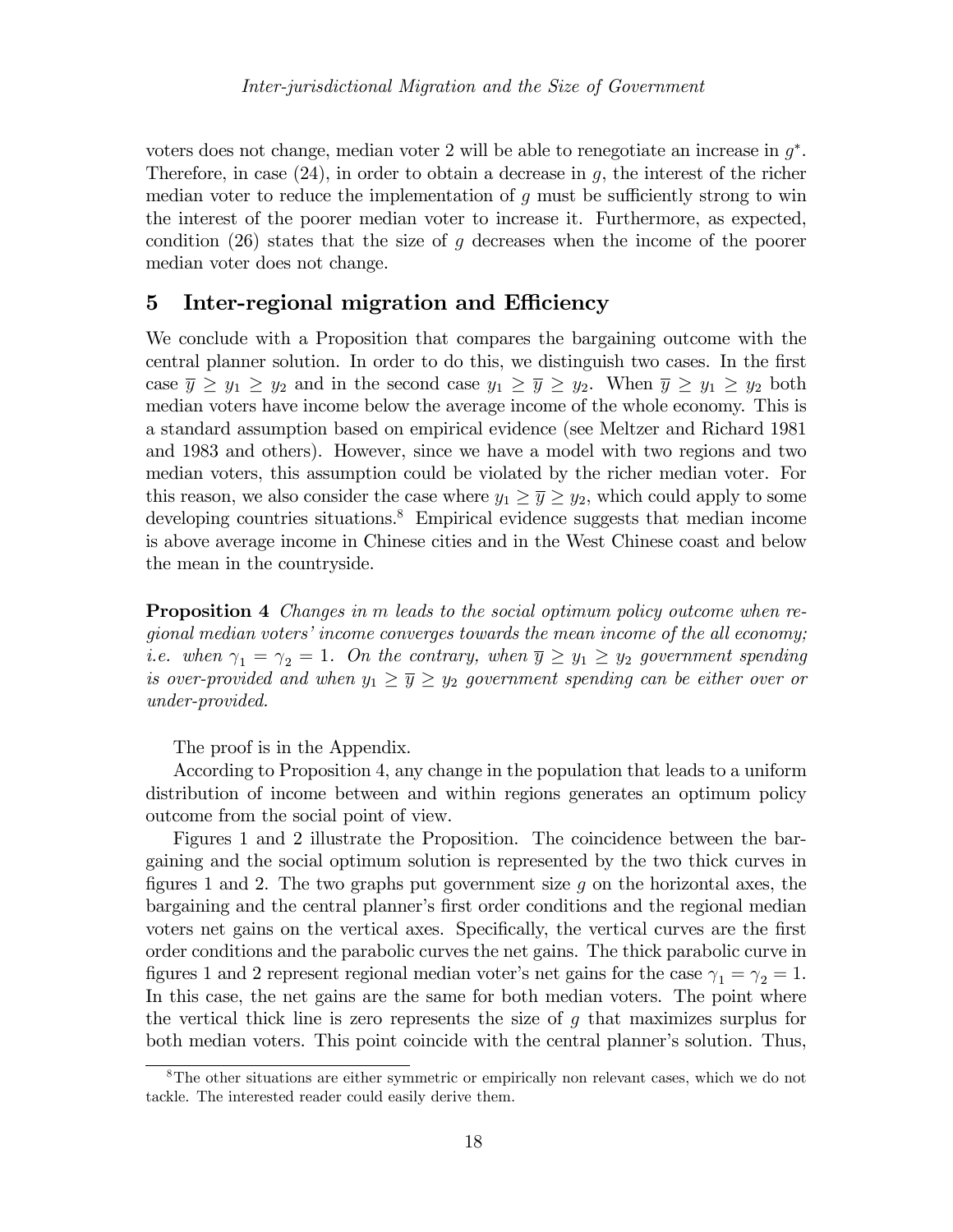the vertical thick line represents both the central planner's and the bargaining first order conditions. Now, the thin curves in figure 1 show the bargaining situation for the case  $\bar{y} \ge y_1 \ge y_2$ . Specifically, the smaller thin parabolic curve is the net gain for the richest median voter and the larger thin curve is the net gain for the poorer median voter. Thus, figure 1 shows what happens when we move away from a situation where  $\gamma_1 = \gamma_2 = 1$  to a situation where  $\overline{y} \ge y_1 \ge y_2$ . As we can see, regional median voters do not have the same gain from cooperating anymore. Now, both median voters have a greater convenience to rich an agreement over public spending, but this convenience is bigger for the poorer median voter 2. The central planner' first order condition and, therefore, the social optimum size of  $g$  does not change. Instead, the vertical thin lines represents the new bargaining first order condition. As we can see, there are several points where the bargaining first order condition is zero, but only the Örst thin line is the unique bargaining solution because it lies within the set where the net gains of both regional median voters intersect. The graph shows that when regional median voters have both an income below the average income, public spending is over-provided.

Graph 2 shows a situation where the bargaining outcome leads to under-provision. This graph shows what may happen when the economy moves from a situation where  $\gamma_1 = \gamma_2 = 1$  to a situation where  $y_1 \geq \overline{y} \geq y_2$ . Again, regional median voters now have a different net gain from cooperating. However, differently from figure 1, median voter 1 has now become not only richer than median voter 2, but also richer than the voter with the average income. Therefore, if her convenience from cooperating becomes small enough compared with the situation of the poorer median voter, the size of the public sector can decline, as shown in the particular simulation in figure 2.

## 6 Conclusion

Inter-regional migration contributes to shaping geographical redistributive conflicts and influences the nature of public spending. This paper presented a model where migrants are not only treated as tax payers and consumers of public goods and services, but also as voters. We pointed out that inter-regional migration changes the distribution of the electorate in the electoral districts and interferes with centralised policy formation.

This paper considered a multi-regional economy where the jurisdictional median voters form a centralized government and negotiate over a common policy. Demographic variations bring about a change the median voters income relative to the mean income of the economy. We see how this change either mitigates or deteriorates inter-jurisdictional redistributive conflicts and how that in turn affects the size of the government.

Our analysis shows that four conceivable cases are possible under inter-regional migration. The first two cases, where jurisdictional median voters become simultaneously richer or poorer, are trivial as voter relocation does not worsen inter-regional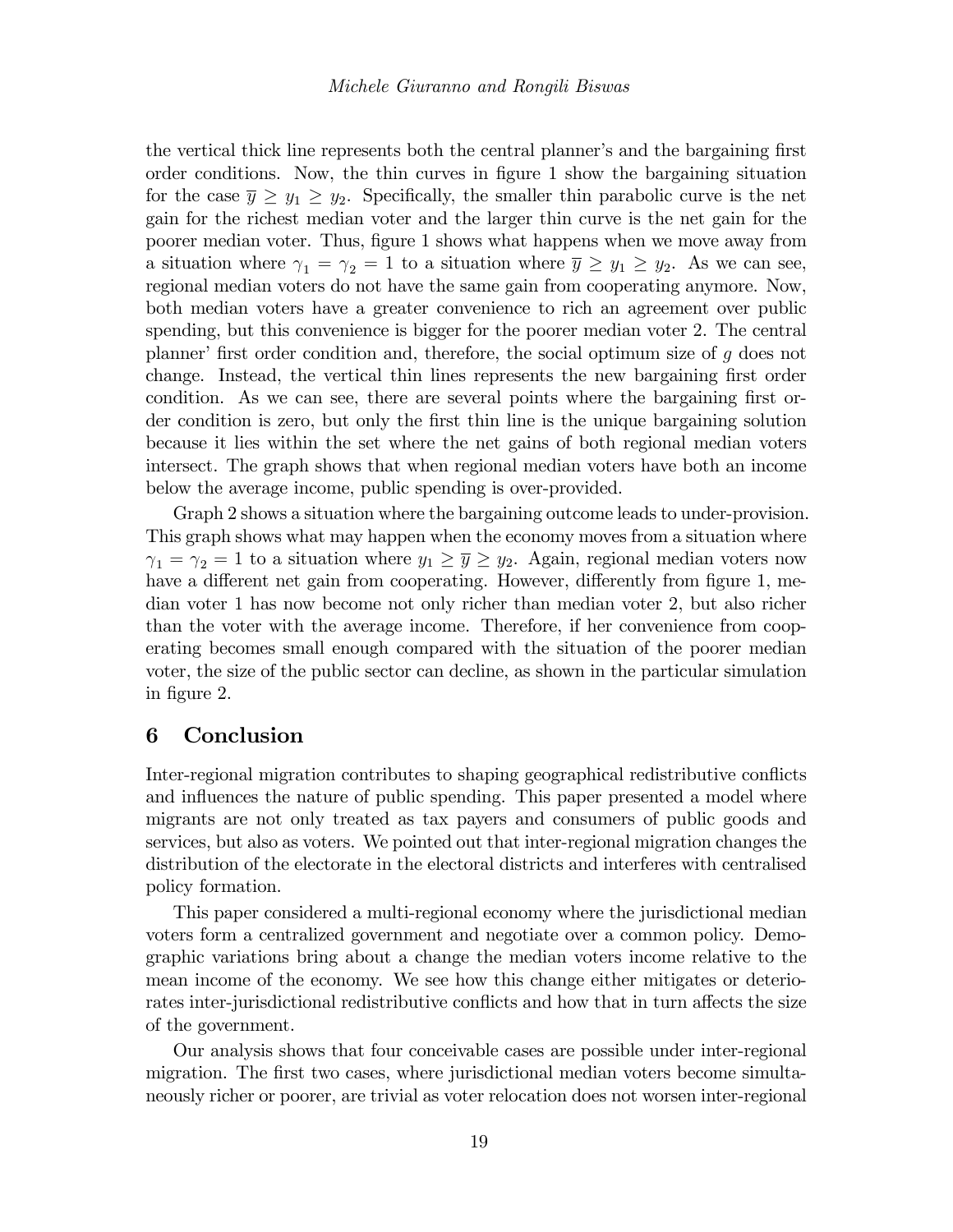redistributive conflicts. Here, we found that government size increases when regional median voters become poorer and declines when they become richer relative to the mean income. Therefore, in these cases, Meltzer and Richard (1981) classical result replicates also in a multi-region context.

However, the conflict of interest arises when the income gap between regional median voters declines or increases. In the third case, inter-regional migration leads to convergence in regional median voters' incomes. Policy outcome depends on who has incurred the highest shock in the marginal cost. If income convergence occurs mainly because the income, and consequently the marginal cost, of the median voter of the richer region declines, then government size increases. On the contrary, if income convergence occurs mainly because the income and marginal cost of the median voter of the poorer region increases, then policy outcome is ambiguous. However, in the latter situation, in the limit case where migration leads to income equalization between regional median voters government size declines.

In the fourth case, inter-regional migration leads to divergence in the regional median voters. Here, if divergence occurs because the rich median voter becomes a richer one, then government spending declines. While, the size of the public sector is more ambiguous when the divergence occurs because the poor median voter is a poorer one. In this case, the poorer median voter would like to increase the size of the public sector, while the richer median voter would like to shrink it. The final outcome depends on which one of the two conflicting interests dominates.

The paper also studies whether and when inter-regional migration leads to the social optimum policy outcome. We find that migration leads to efficiency when it causes the election of regional median voters whose incomes not only equalise, but also converge towards the average income of the all economy. This occurs, for example, when migration leads to the equalitarian distribution of income between and within regions. On the contrary, we found under-provision when all regional median voters are poorer then the mean income voter. Besides, when a regional median voter is richer and the other one is poorer than the average income voter, we may get either under- or over-provision of public goods and services.

Furthermore, inter-jurisdictional migration shapes both intra- and inter-jurisdictional distribution of income. In the context of this analysis, what we called Meltzer and Richard's (1981) and Giuranno's (2009) effects represent two very special cases. Specifically, inter-regional migration leads to Meltzer and Richard's "intra-regional inequality effect" when intra-jurisdictional income inequality either increases or decreases simultaneously in both jurisdictions without altering inter-regional inequality. Giuranno's "inter-regional inequality effect" occurs when migration flows affect the inter-jurisdictional distribution of income without altering intra-regional inequality. In all those situations where migration affects simultaneously inter- and intra-jurisdictional inequalities, policy outcome changes in directions that are not predictable by Melter and Richard (1981) and Giuranno (2009). Indeed, this paper demonstrated how inter- and intra-regional inequality effects interact when migration leads to either different marginal change in median voters' incomes or when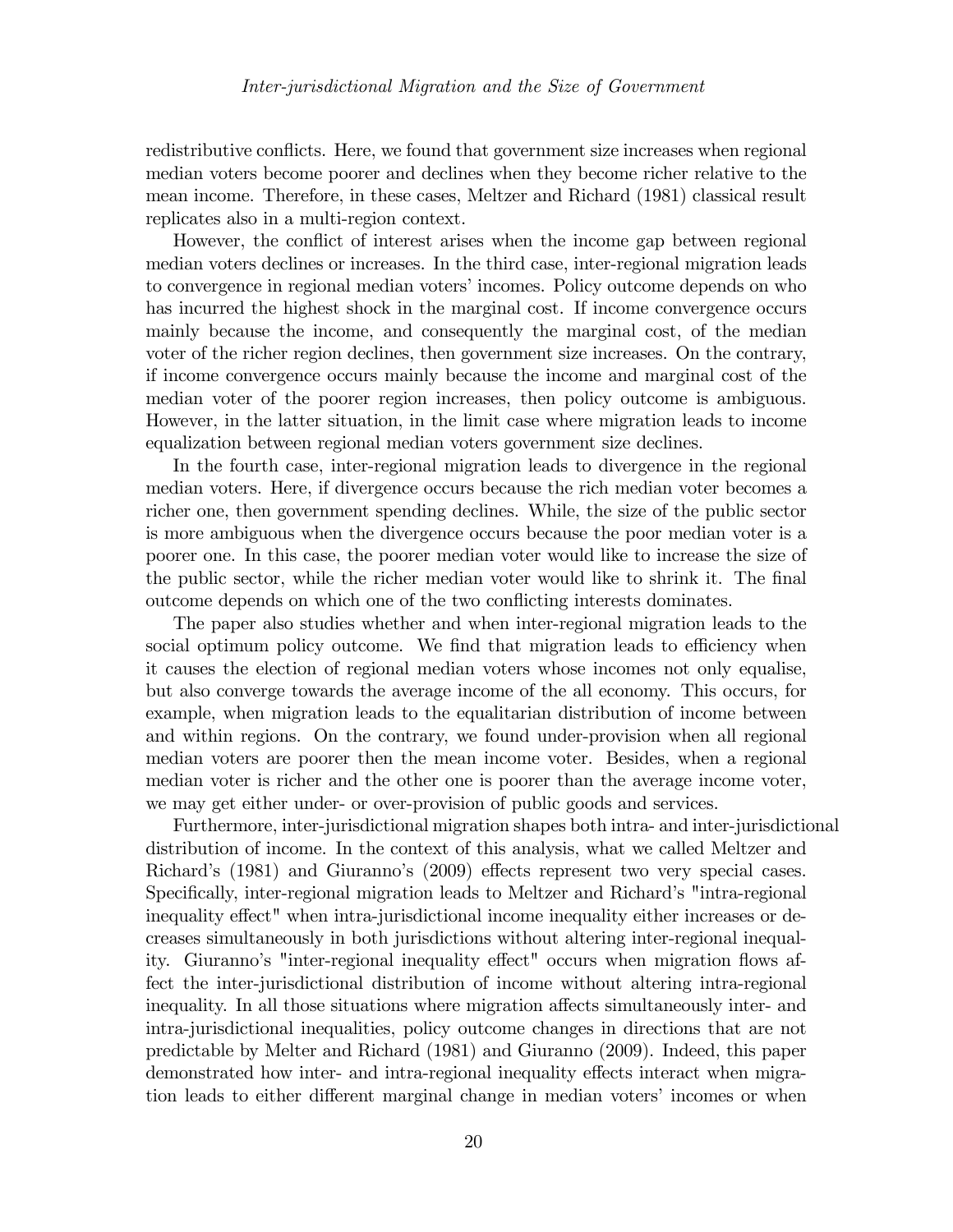these changes take opposite signs; that is, our model generates predictions on policy outcome that cannot be made by Melter and Richard's (1981) and Giuranno's (2009) models alone.

#### Acknowledgments

Michele Giuranno Would like to thank for helpful comments and suggestions the participants at Miami 2012 World Conference of the Public Choice Society, the Conference in Memoriam of Maria Concetta Chiuri on Household, Labour and Migration Economics of Bari and Tricase, XXIII Public Economics Meeting of the Italian Public Economic Society (SIEP), the 53rd Conference of the Italian Economic Society (SIE) and the partecipants at the seminars held at the Universities of Salento, Cagliari, Trento, Catania, Genova, Eastern Piedmont and Verona.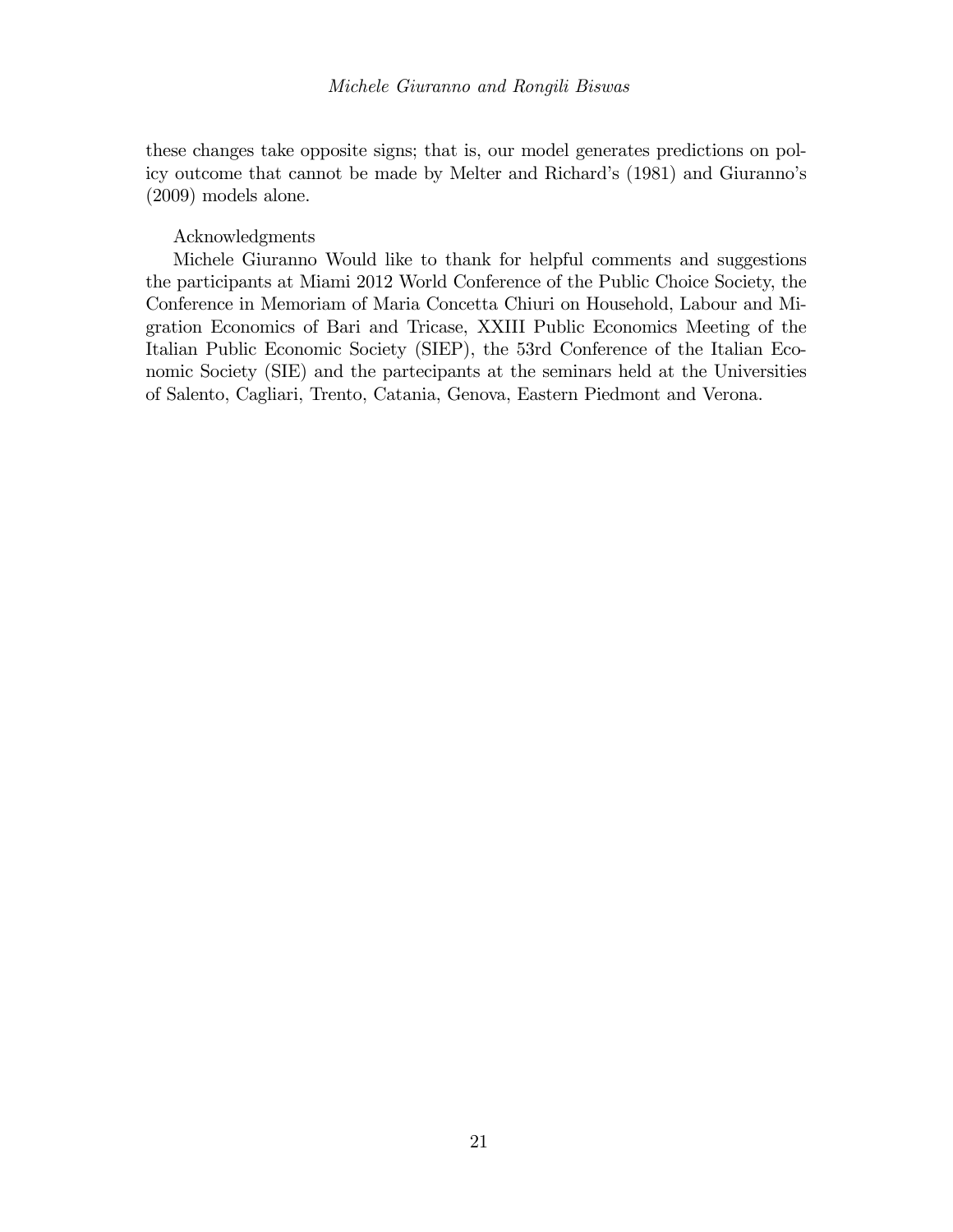## 7 Appendix

**Proof of Lemma 1.** Denote by  $F$  the first order condition (13),

$$
F = \frac{-\gamma_1(m) + H'(g)}{-\gamma_1(m) g + H(g)} + \frac{-\gamma_2(m) + H'(g)}{-\gamma_2(m) g + H(g)} = 0.
$$
 (27)

We want to study  $\frac{dg^*}{dm} \equiv -\frac{F_m}{F_g}$ . It is straightforward to verify that the second order condition is negative,  $F_g < 0$ , while the numerator is

$$
F_m = \frac{-\gamma_1'(m)\phi_1 + \gamma_1'(m) g \frac{\partial \phi_1}{\partial g}}{\phi_1^2} + \frac{-\gamma_2'(m)\phi_2 + \gamma_2'(m) g \frac{\partial \phi_2}{\partial g}}{\phi_2^2}.
$$
 (28)

After rearranging we get

$$
F_m = \left(\frac{\gamma_1'(m)}{\phi_1^2} + \frac{\gamma_2'(m)}{\phi_2^2}\right) \left(-H\left(g\right) + gH'\left(g\right)\right). \tag{29}
$$

Here,  $(gH'(g) - H(g))$  is negative because the marginal benefit is smaller than the average benefit, i.e.  $H'(g) < H(g)/g^{9}$  We conclude that  $F_m$  is positive when  $\sqrt{\gamma'_1(m)}$  $\frac{\gamma'_2(m)}{\phi_1^2} + \frac{\gamma'_2(m)}{\phi_2^2}$  $\overline{\phi_2^2}$ is negative. This proves the Lemma.

Proof of Proposition 4. In order to prove the proposition, we first show that the bargaining solution leads to the efficient solution when  $\gamma_1 = \gamma_2 = 1$ . In this case, the bargaining first order condition (13) becomes  $2\frac{-1+H'(g)}{-g+H(g)} = 0$ . This is satisfied when  $H'(g) = 1$ , which coincides the social optimum solution (5). Second, consider the case  $\overline{y} \ge y_1 \ge y_2$ . The social optimum condition (5) does not change when the distribution of the electorate changes between regions. On the contrary, condition (18) shows that the provision increases as the median mean income ratios declines for both median voters. Third, consider the case  $y_1 \geq \overline{y} \geq y_2$ . The impact on g of moving away from the situation  $\gamma_1 = \gamma_2 = 1$  is explained by Proposition 3. Therefore g may either increase or decrease.

## References

- [1] Acemoglu, D., Robinson J., 2000. "Why Did the West Extend the Franchise? Democracy, Inequality, and Growth in Historical Perspective" Quarterly Journal of Economics 115 (4), pp. 1167-1199.
- [2] Armenter, R. & Ortega F., 2010. "Credible Redistributive Policies and Migration across US States" Review of Economic Dynamics, Elsevier for the Society for Economic Dynamics, vol. 13(2), pages 403-423, April.

 $9^9$ For a standard proof see Chiang (1984, pp. 192-3).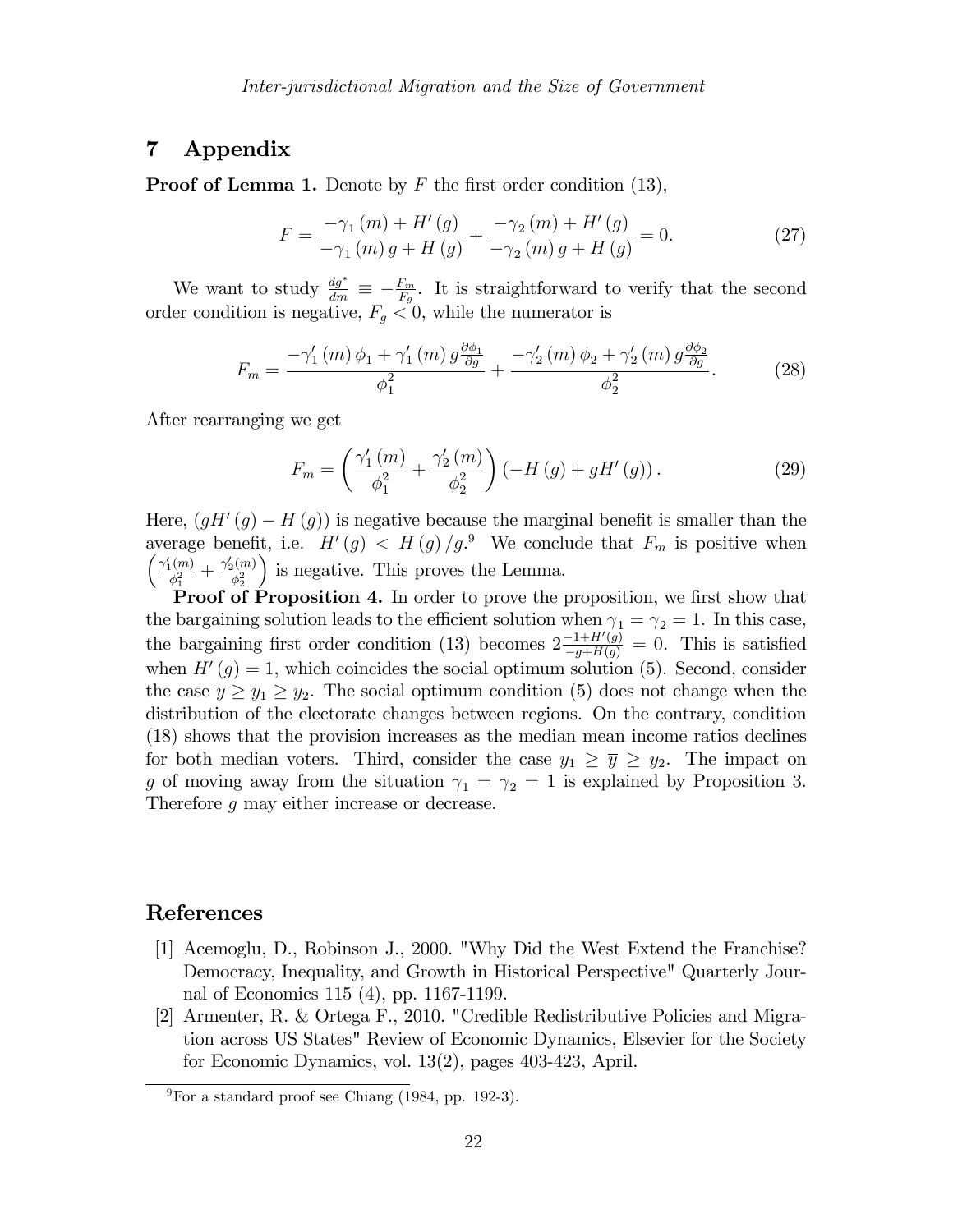- [3] Benhabib J., 1996. "On the political economy of immigration," European Economic Review, Elsevier, vol. 40(9), pages 1737-1743, December.
- [4] Ben-Gad, M., 2004. The economic effects of immigration—a dynamic analysis. Journal of Economic Dynamics and Control.
- [5] Bertocchi, G., Strozzi, C., 2010. "The Evolution of Citizenship: Economic and Institutional Determinants". Journal of Law and Economics, forthcoming, 2010.
- [6] Besley, T., and S. Coate, 2003. Centralized versus Decentralized Provision of Local Public Goods: A Political Economy Analysis, Journal of Public Economics 87 (12), 2611-2637.
- [7] Boerner Kira and Uebelmesser Silke, 2007. "Migration and the welfare state: The economic power of the non-voter?," International Tax and Public Finance, Springer, vol. 14(1), pages 93-111, February.
- [8] Borjas, G. J. (1999), "Immigration and Welfare Magnets", Journal of Labor Economics 17, 607–37.
- [9] Brosio G. and Revelli F., 2003a. "The political economy of regional opting out: distributive implications of a prospective Europe of Regions," Economics of Governance, Springer, vol. 4(2), pages 127-142, 08.
- [10] Brosio G. and Revelli F., 2003b. "The assignment of the income redistribution policy in the presence of migration," in: M. Holler, H. Kliemt, D. Schmidtchen, M. Streit (Eds.) Jahrbuch für Neue Politische Ökonomie, Mohr Siebeck, 2003, pp.149-166.
- [11] Brueckner Jan K. and Amihai Glazer, 2008. "Urban Extremism," Journal of Law, Economics and Organization, Oxford University Press, vol. 24(2), pages 307-318, October.
- [12] Caplan, Bryan, 2001. "When is two better than one? How federalism mitigates and intensifies imperfect political competition," Journal of Public Economics, Elsevier, vol. 80(1), pages 99-119, April.
- [13] Chiang, A., 1984. Fundamental Methods of Mathematical Economics. McGraw-Hill.
- [14] Cohen, A., and Razin, A., 2008. "The Skill Composition of Immigrants and the Generosity of the Welfare State: Free vs. Policy-Controlled Migration," NBER Working Papers 14459, National Bureau of Economic Research, Inc.
- [15] Day, K. M., and Winer S., 2012 "Internal Migration and Public Policy in Canada: An Empirical Study". McGill-Queen's University Press, Forthcoming, January 2012.
- [16] Davies, J. B., and Winer, S. L., 2011. "Closing the 49th Parallel: An Unexplored Episode in Canadian Economic and Political History," Canadian Public Policy, University of Toronto Press, vol. 37(3), pages 307-341, September.
- [17] Di Cintio, M. and Grassi, E. (2011), Internal migration and wages of Italian university graduates. Papers in Regional Science. doi: 10.1111/j.1435- 5957.2011.00397.x
- [18] Dolmas, J., Huffman, G., 2004. "On the Political Economy of Immigration and Income Redistribution." International Economic Review, 45 (4), pp. 1129-1168.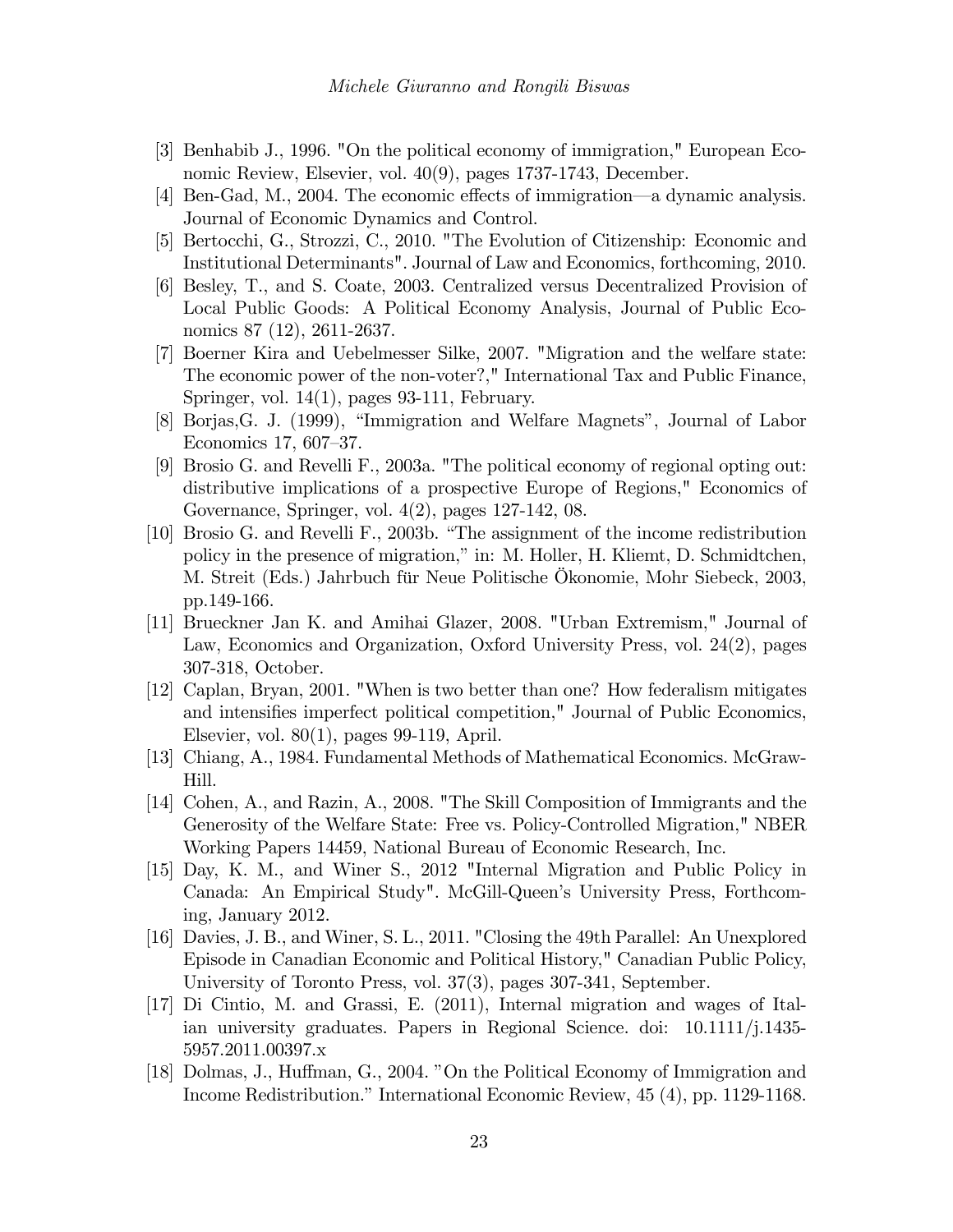- [19] Epple, D., Romer, T., 1991. Mobility and redistribution. Journal of Political Economy 99  $(4)$ , 828–858.
- [20] Glaeser Edward L. and Shleifer Andrei, 2005. "The Curley Effect: The Economics of Shaping the Electorate," Journal of Law, Economics and Organization, Oxford University Press, vol. 21(1), pages 1-19, April.
- [21] Gramlich, Edward M., and Laren, Deborah S. "Migration and Income Redistribution Responsibilities." J. Human Resources 19 (Fall 1984): 489-51 1.
- [22] Hansen, J. D., Immigration and income redistribution in welfare states, European Journal of Political Economy, Volume 19, Issue 4, November 2003, Pages 735-746, ISSN 0176-2680
- [23] Husted, Thomas A and Kenny, Lawrence W, 1997. "The Effect of the Expansion of the Voting Franchise on the Size of Government,"Journal of Political Economy, University of Chicago Press, vol. 105(1), pages 54-82, February.
- [24] Friedman, Milton 2009. "Illegal Immigration. Part 1. Video. <http://www.youtube.com/watch?v=3eyJIbSgdSE>
- [25] Giuranno, M. G., 2009. Regional income disparity and the size of the Public Sector. Journal of Public Economic Theory 11  $(5)$ , pp. 697–719.
- [26] Giuranno, M. G., 2010. "Pooling sovereignty under the subsidiary principle". European Journal of Political Economy, Elsevier, vol. 26(1), pages 125-136, March.
- [27] Meltzer, A. H., and S. F. Richard 1981 A Rational Theory of the Size of Government, Journal of Political Economy 89 (5), 914-927.
- [28] Meltzer, A. H., and S. F. Richard 1983 Test of a rational theory of the size of government, Public Choice 41, 403-418.
- [29] Mingat Alain and Salmon Pierre, 1988. Alterable Electorates in the Context of Residential Mobility, Public Choice, Vol. 59, No. 1 (Oct., 1988), pp. 67-82.
- [30] Mingat Alain and Salmon Pierre, 1986. "Choisir sa population pour gagner les Èlections? Une Ètude empirique sur les Èlections municipales de 1953 ‡ 1983, " Revue Française de Science Politique, vol. 36, n° 2, p. 182-204
- [31] Ortega, Francesc, 2005. "Immigration quotas and skill upgrading," Journal of Public Economics, Elsevier, vol. 89(9-10), pages 1841-1863, September.
- [32] Ortega F., 2006. "The Decline of the Welfare State: Demography and Globalization," The Economics of Transition, The European Bank for Reconstruction and Development, vol. 14(2), pages 413-415, 04.
- [33] Ortega F., 2010. "Immigration, Citizenship, and the Size of Government," The B.E. Journal of Economic Analysis & Policy, Berkeley Electronic Press, vol.  $10(1)$ .
- [34] Persson, T., and G. Tabellini, 2000. Political Economics Explaining Economic Policy, MIT Press, Cambridge, Mass.
- [35] Yves Zenou, 2011. "Rural–Urban Migration And Unemployment: Theory And Policy Implications," Journal of Regional Science, Wiley Blackwell, vol. 51(1), pages 65-82, 02.
- [36] Assaf Razin & Efraim Sadka & Phillip Swagel, 2002a. "The Aging Population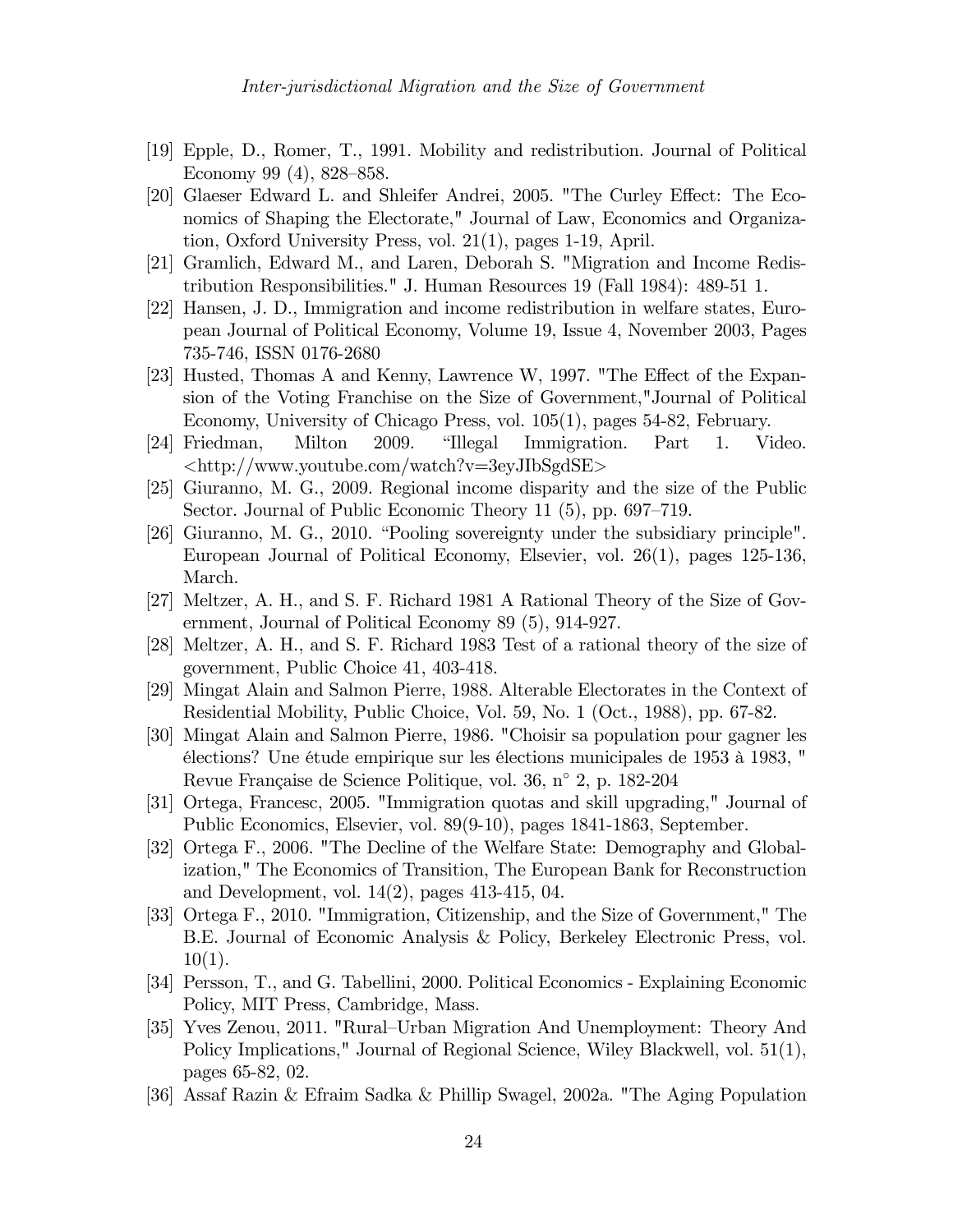and the Size of the Welfare State," Journal of Political Economy, University of Chicago Press, vol. 110(4), pages 900-918, August.

- [37] Razin, Assaf & Sadka, Efraim & Swagel, Phillip, 2002b. "Tax burden and migration: a political economy theory and evidence," Journal of Public Economics, Elsevier, vol. 85(2), pages 167-190, August
- [38] Razin, Assaf & Sadka, Efraim & Suwankiri, Benjarong, 2012. "Migration and the Welfare State: A Dynamic Political-Economy theory", Mimeo
- [39] Razin, Assaf & Sadka, Efraim & Suwankiri, Benjarong, 2011. "Migration and the Welfare State: Political-Economy Policy Formation," MIT Press Books, The MIT Press, edition 1, volume 1, number 0262016109.
- [40] Razin Assaf and Wahba Jackline, 2012. "Migration Policy and the Generosity of the Welfare State in Europe," CESifo DICE Report, Ifo Institute for Economic Research at the University of Munich, vol. 9(4), pages 28-31, 02.
- [41] Razin Assaf and Wahba Jackline, 2011. "Welfare Magnet Hypothesis, Fiscal Burden and Immigration Skill Selectivity," NBER Working Papers 17515, National Bureau of Economic Research, Inc.
- [42] Salmon Pierre, 2012, "Horizontal competition in multilevel government settings", preliminary version for the forthcoming Handbook on Federalism II.
- [43] Sherwin Rosen, 1979. Wage-based indexes of urban quality of life. In: Mieszkowski, P., Strasz-heim, M. (Eds.), Current Issues in Urban Economics. Johns Hopkins Univ. Press, Baltimore.
- [44] Wildasin, D.E., 1994. Canadian Journal of Economics, Revue canadienne d íEconomique, XXVII, No. 3, 637-656.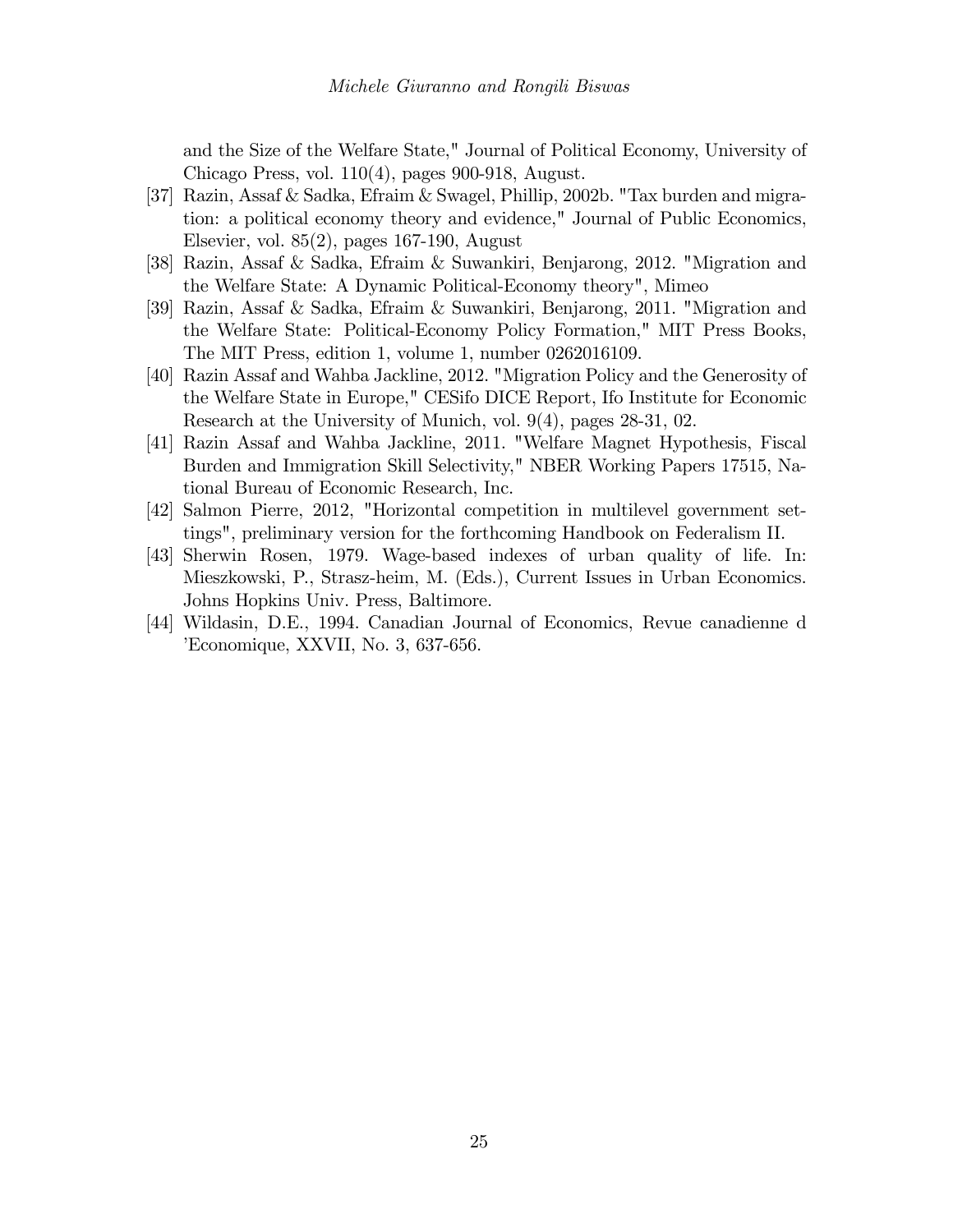

Figure 1: A case of over-provision when  $H(g) = \sqrt{g}$ ; the thick curve shows the bargaining equilibrium and the net gains when  $\gamma_1 = \gamma_2 = 1$ ; the parameters for the thin curves are  $\gamma_1 = 0.9$  and  $\gamma_2 = 0.8$ .